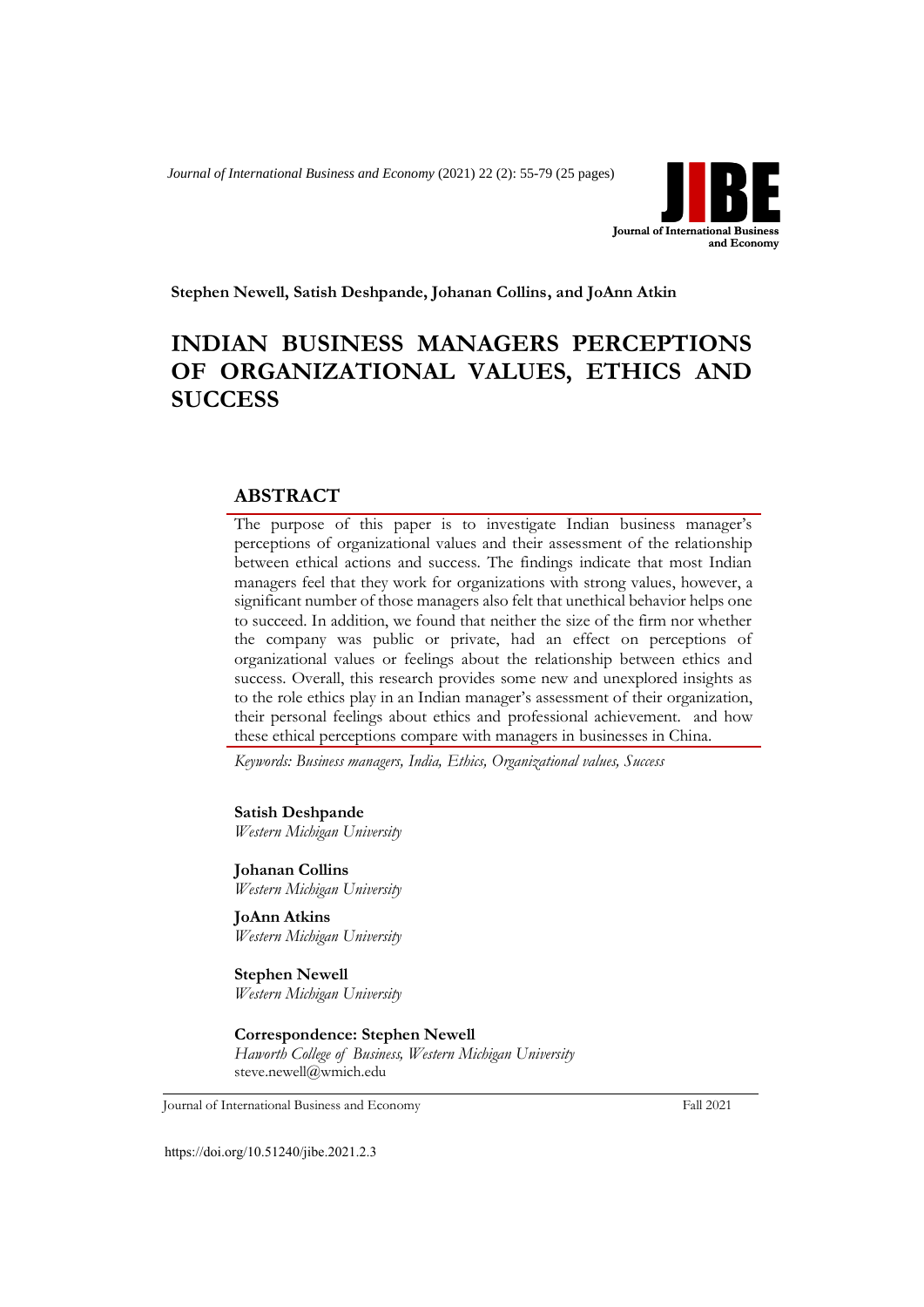## **INTRODUCTION**

Businesses are being challenged by an increasingly open and competitive market place with complex social changes that have led to "new, values, practices and expectations" about the way organizations operate internationally (Fontrodona, Ricart, and Berrone 2018, p.887). Consequently, understanding ethics has become an indispensable requirement for doing business in the international marketplace (Christie, Kwon, Stoeberl, and Baumhart 2003, Seshadri, Raghavan, and Hegde 2007, LeFebvre 2011) and is considered necessary when developing productive relationships (Hoff and Pandey 2005, Raja and Kumar 2008, Tsalikis, Seaton, and Li 2008). Research reveals that in order to effectively do their job, an executive must understand and comprehend differing cultural values and ethical standards across the globe (Ferrell, 2005). However, the assumption that Western moral standards are generally accepted and applied to all non-Western countries in their business dealings is false (Oumlil and Balloun 2009, Robertson, Crittenden, Brady and James 2002, Tsalikis and Lassar 2009). Religious and cultural differences between countries and regions impact ethical standards and thus affect business associations (Ruhe, 2008). Some examples of these cultural norms that have influenced business practices include "Guanxi" (connections or networks) in China, "Blat" (informal agreements) in Russia, and "Jugaad" (quick fix) in India.

It should be noted that the overall moral attitudes of individuals and organizations is a function of culture (Paik, Lee and Yong 2019). As businesses continue to expand throughout the globe, trade and social norms will frame many of these relationships. Consequently, for organizations to be successful, they need to comprehend not only the ethical standards of the country they are doing business in, but also understand the background from which they developed (Berger and Herstein, 2012).

Relatedly, a number of studies have examined the ethical framework of doing business across countries and cultures. For example, the ethical attitudes of executives were investigated in the United Kingdom (Diacon and Ennew 1996). In another study, the ethical differences between managers in Morocco and the United States were analyzed (Oumlil and Balloun, 2009). Valentine (2004) researched the distinctions in ethical evaluations amongst Spanish and American business professionals. Carroll (1997) who conducted another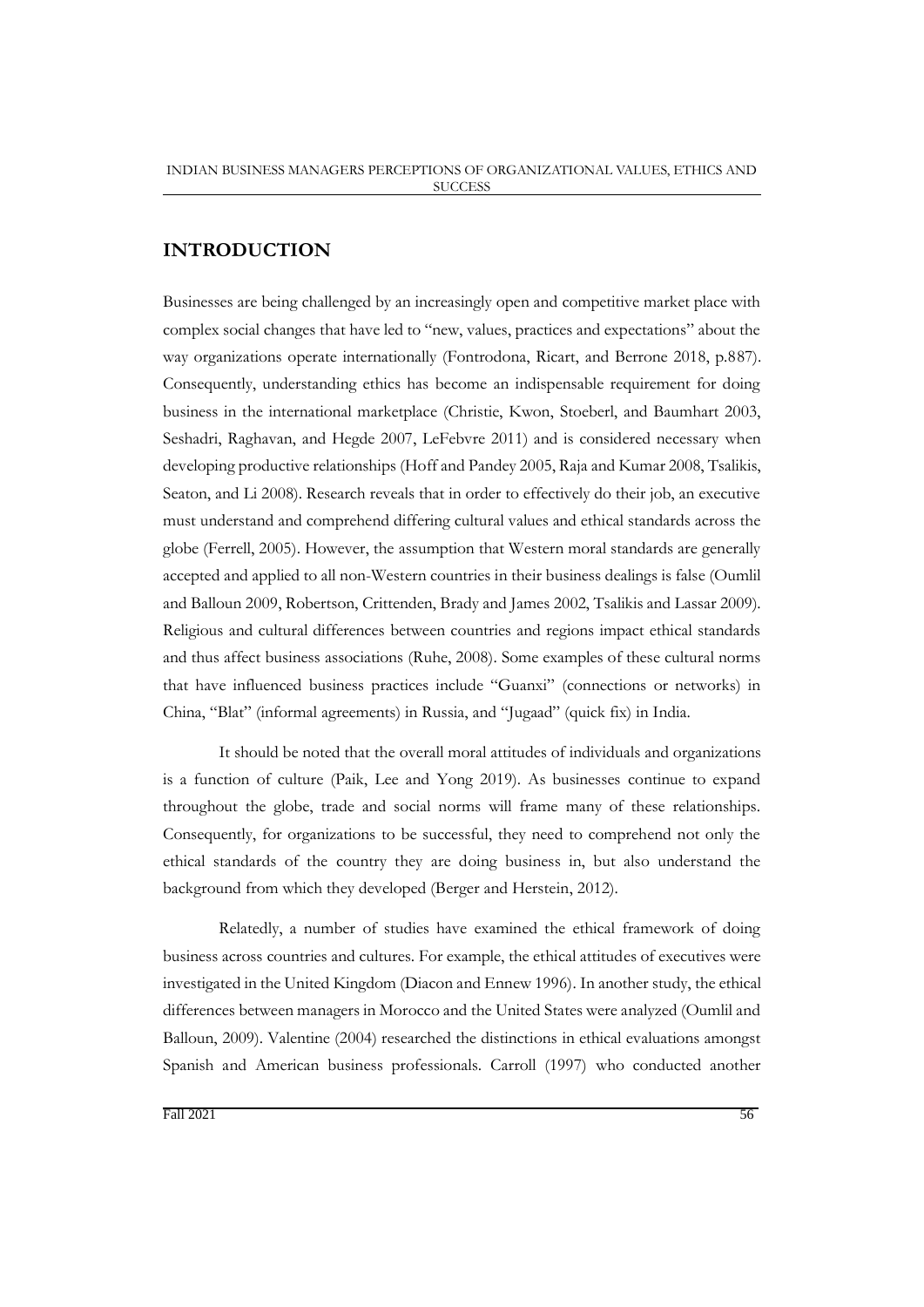inquiry in this area, compared ethical systems for businesses in Japan and the US. Sims (2004) examined attitudes towards business ethics in America, Israel, Australia, South Africa and Turkey. Erondu (2004) researched corporate ethics in Nigeria. Another investigation compared ethical decision-making and philosophies between mangers in Korea and the United States (Paik, Lee, and Yong, 2019). One study surveyed top executives from Australia, Canada, and Sweden on their organization's code of ethics and what specific content initiatives in the code were most effective in promoting ethical practices (Singh, Wood, Callaghan, Svensson, and Anderson, 2018). In a related study in Brazil, researchers analyzed whether the make-up of the board of directors affected the firm's code of business ethics (Correia and Lucena, 2020).

In this paper, we focus on gaining a better grasp of business in India and the role ethics plays in the minds of managers. Specifically, we investigate for the first time whether size and status (public vs. private) of Indian companies play a role in a manager's ethical perceptions. In addition, we analyze possible differences between Chinese and Indian manager's views on organizational values and the relationship between ethics and success.

## **LITERATURE REVIEW**

#### **History of business ethics in India**

In their in-depth article on the evolution of business ethics in India, Berger and Herstein (2014) suggest that India underwent five historical eras or "rajs" in its ethical development. These include: 1) Panchayat Raj; 2) British Raj; 3) License Raj; 4) Invisible Raj; and 5) Jugaad Raj. The first era, the *Panchayat Raj*, ran from ancient Vedantic times to just before the British took over India. The Panchayati, a group of elders in the community that were chosen to regulate the community, were the primary legal and ethical cultural ruling apparatus during this time period (Rajeev, 2007). The panchayat structure emphasized high business morals while encouraging wealth creation (Kanagasabapathi, 2007).

The next era, the *British Raj*, lasted from about 1858 to 1947. This phase furthered India's integration into the global economy via the British Empire. This relationship was enhanced during the World Wars when hostilities affected business relationships between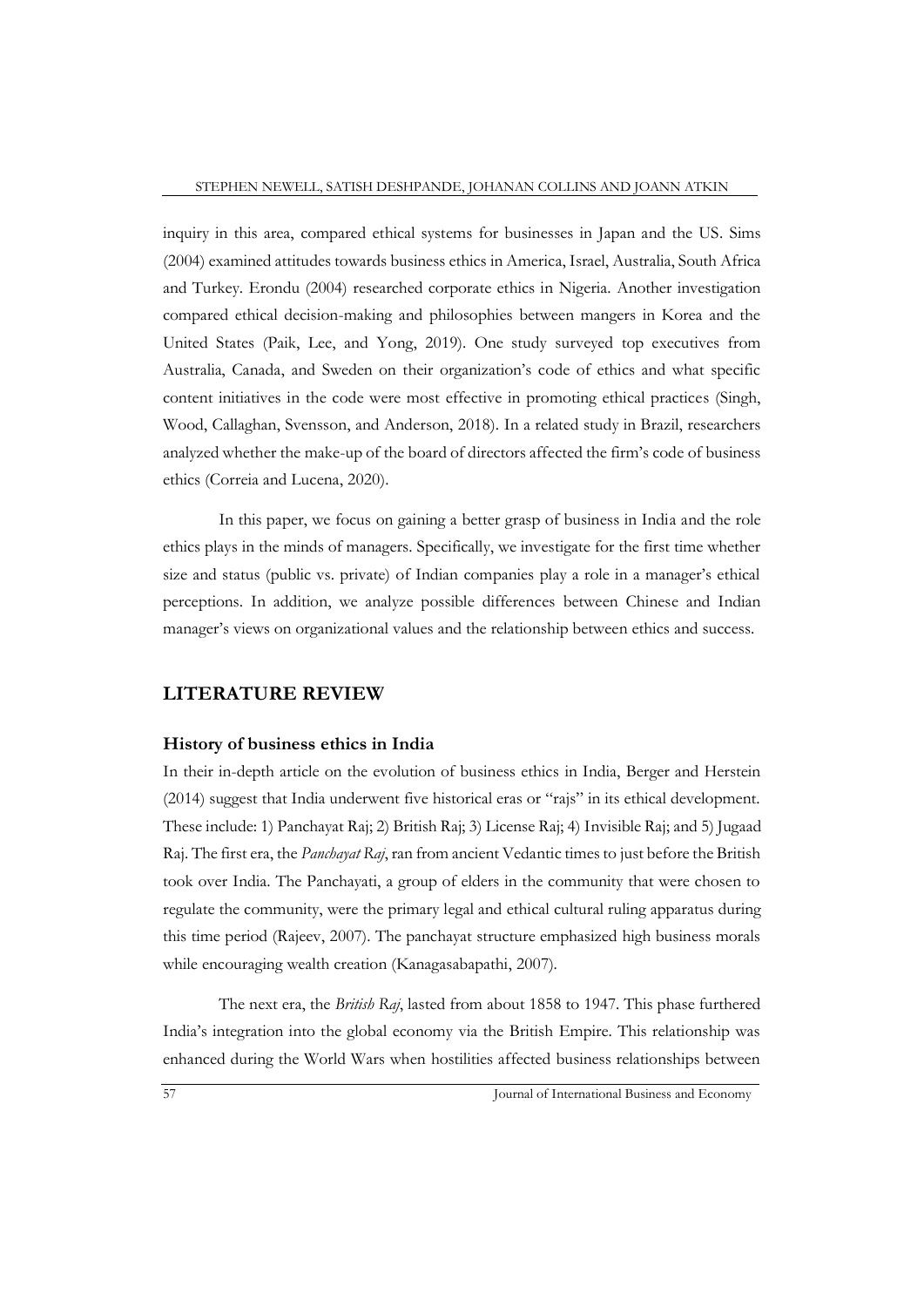Britain and its colonies in the Orient. A shortage of products led to an increased demand for a wide array of goods from India (Kanagasabapathi, 2007). Newer ethical systems due to British colonial rule (based on Greco-Roman practices) replaced the traditional Vedantic customs. These new moral principles caused the decline of the old ethical systems, bringing about a modification of acceptable ethical conduct in India (Chakraborty, 1997; Majumdar, 2004).

The third phase in the evolution of ethics in India is known as the *License Raj*, which occurred roughly from 1947 to 1990 and corresponds to the time in which India became independent. During this period, India's elected leaders established a mixed economic style, fashioned in a combination of a Soviet-like command economy with elements of the free market. This new mixed economic and administrative structure was implemented over the traditional Hindu Vedantic-based system that had been in place for most of India's history. These changes meant that most major investments and businesses were controlled by the government (Kanagasabapathi,2007). Minor investments were successfully handled by private organizations (Fikkert and Rana, 1998). Inefficiency, over reliance on government, and unethical behavior by politicians and managers in state-owned companies, resulted in a largely corrupt and wasteful system of commerce.

The next phase is known as the *Invisible Raj* which lasted for about five years from 1990 to 1995. Ethical standards were further modified under the pressures of powerful global markets (Kanagasabapathi, 2007). The International Monetary Fund (IMF) and the World Trade Organization (WTO) demanded that the government privatize many state agencies and lower its involvement in Indian businesses. The focus on profits, may have helped to justify many unethical business practices.

The most recent era is the *Jugaad Raj*, which began in 1995 and continues until the present. Within this era, the practice of "Jugaad" has been prevalent (Birtchell, 2011). "Jugaad" is a Hindi word referring to a beneficial trait of resourcefulness when the odds are against you. "Jugaad," is a person that is highly resourceful and networked who can get things done by weaving his or her way through (or around) the system (Birtchell, 2011; Krishna, 2003). Jugaad has evolved into a slang for a "quick fix." It has been argued that the opening up of international markets, the desire for wealth, and the envy of Chinese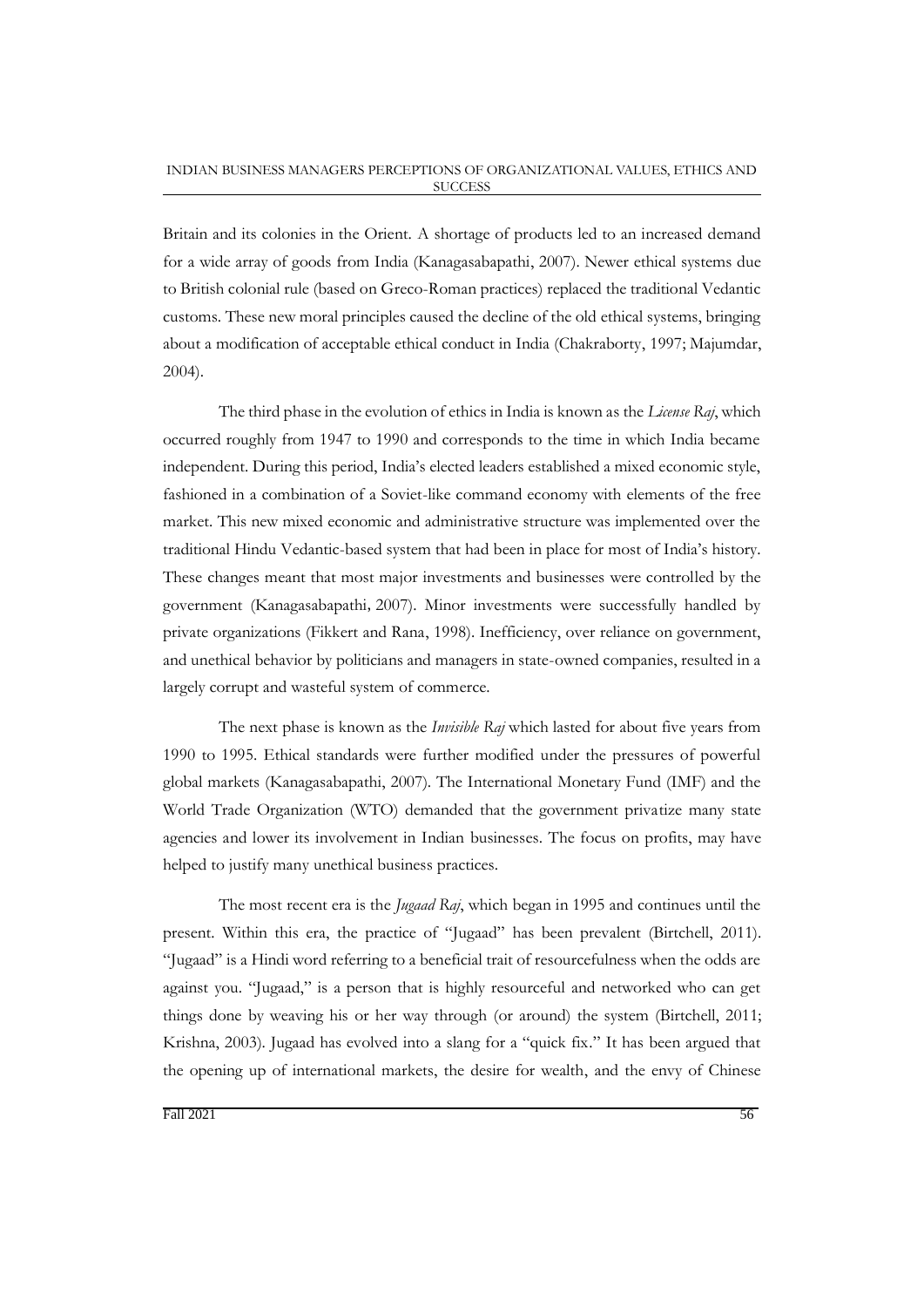global economic success has negatively impacted business ethics in India (Saran and Guo, 2005).

Overt corruption in India is slowly fading due in part to the 2013 Lokpal and Lokayuktas Act, an anti-corruption law that establishes a process to investigate public officials who may have engaged in ethical wrong-doing. In addition, in 2018 the Government of India made amendments to the 'Prevention of Corruption Act, 1988 which now includes the criminalizing of the act of giving or taking a bribe. Also, the importance of grassroot movements among the people to fight dishonesty is another way in which positive change has been affected. Ultimately, modifying ethical standards in business and government is often achieved politically through free and open elections (Riley and Roy, 2016). Furthermore, second and third generation business people (who are often educated at western universities) are currently taking on more leadership (and sometimes ownership) roles in Indian companies.

Consequently, principled organizational procedures are being introduced and implemented in a growing number of organizations across India. However, though there are noticeable improvements, unethical business practices are still a significant problem both in the public (government) and in private industries.

## **Ethics government (public)**

In India, the term "Jugaad" refers to the practice which enables businessmen to find "interesting" ways around government red tape. Corruption in India is one of the worst problems faced by its citizens. It is estimated that over 50% of public works contract are obtained by paying bribes (Davis, 2004). Bussel (2010) states that Indians paid over USD \$5 billion per year in petty corruption. Dishonesty in the Indian Government was studied by Vaidya (2019). Specifically, he took a deep look at governmental organizations in India and found that the structure of corruption in India is highly organized and systematic.

Crime and corruption seem to have upended societal moral and ethical barriers and negatively affected the economy (Chakraborty, 1997; Khandwalla, 2002; Das, 2006). Corruption in India has seeped into all levels of society, from senior government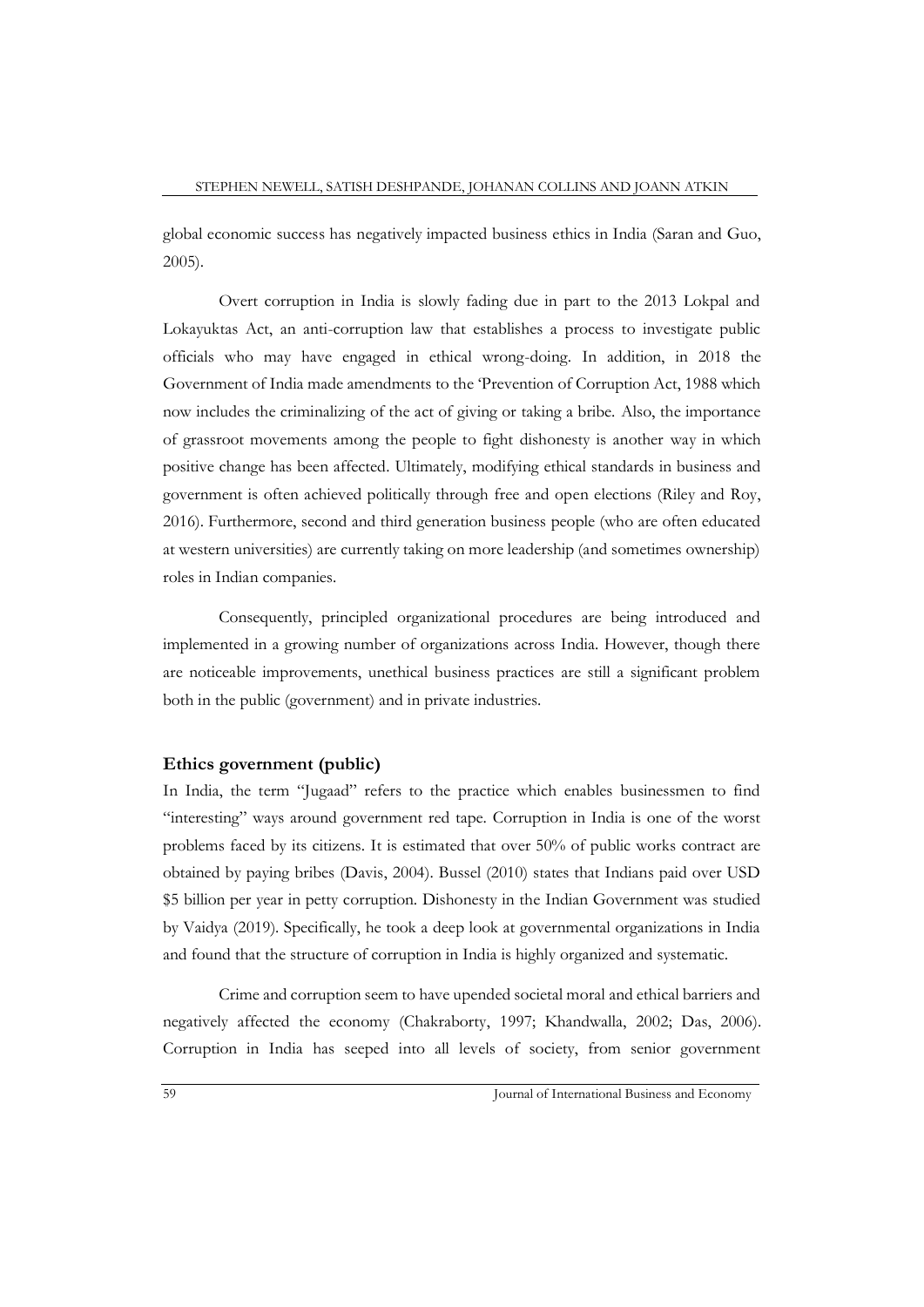bureaucrats and politicians to high ranking public servants to professional businessmen, office clerks and even common street vendors (Agarwala, 2001). Currently India's justice system appears to serve political rather than public interests (Berg and Holtbrugge, 2001; Bhasin, 2010). If politicians and bureaucrats themselves are unethical, they will be hesitant to clean up corruption regarding either their own actions or those of their subordinates (Chakraborty, 1995).

Overall, governmental activities seem to be significantly impacted by officials who are corrupt. The National Social Responsibility Index (NSRI) is a tool that has been used to measure the extent to which a government treats its citizens fairly. The results of surveys that measure the NSRI, suggest that citizens still see themselves as being treated unethically by India's governmental institutions (Heston and Kumar, 2008; Tsaalikis, Seaton, and Li, 2008; Vernon, Williams, Corbridge, and Srivastava, 2006).

## **Ethics organizations (private)**

Business practices in many private organizations are also seen to be ethically lacking (Vernon, Williams, Corbridge, and Srivastava, 2006; Heston and Kumar, 2008). Specifically, when business practices in India are studied, dishonesty ranks high in the list of concerns by the public. Overall, research suggests that Indian companies seem to keep to a lower standard of business ethics in their organizations than companies in the West (Biswas, 1998; Kanagasabapathi, 2007).

The 2019 India Corruption Survey reported that fifty-one percent of those responding to their questionnaire stated that they had paid money to entice a government official (Local Circles, 2019). In another study, of those Indians who had accessed public services, seven out of 10 Indians had made bribe payment, versus only 0.2 percent of those surveyed in Japan (the least corrupt nation) (Venkataraman, 2018).

Ramesh (2014) states that bribery and corruption are the biggest ethical ills that face Indian companies. The consumers have a poor perception of ethical practices in private companies. He concluded that the public perceives that Indian businesses are less ethical compared to 10 years prior to the paper's publication. The Indian public also believes that an ethical company is at a disadvantage in the current corrupt business environment. Indians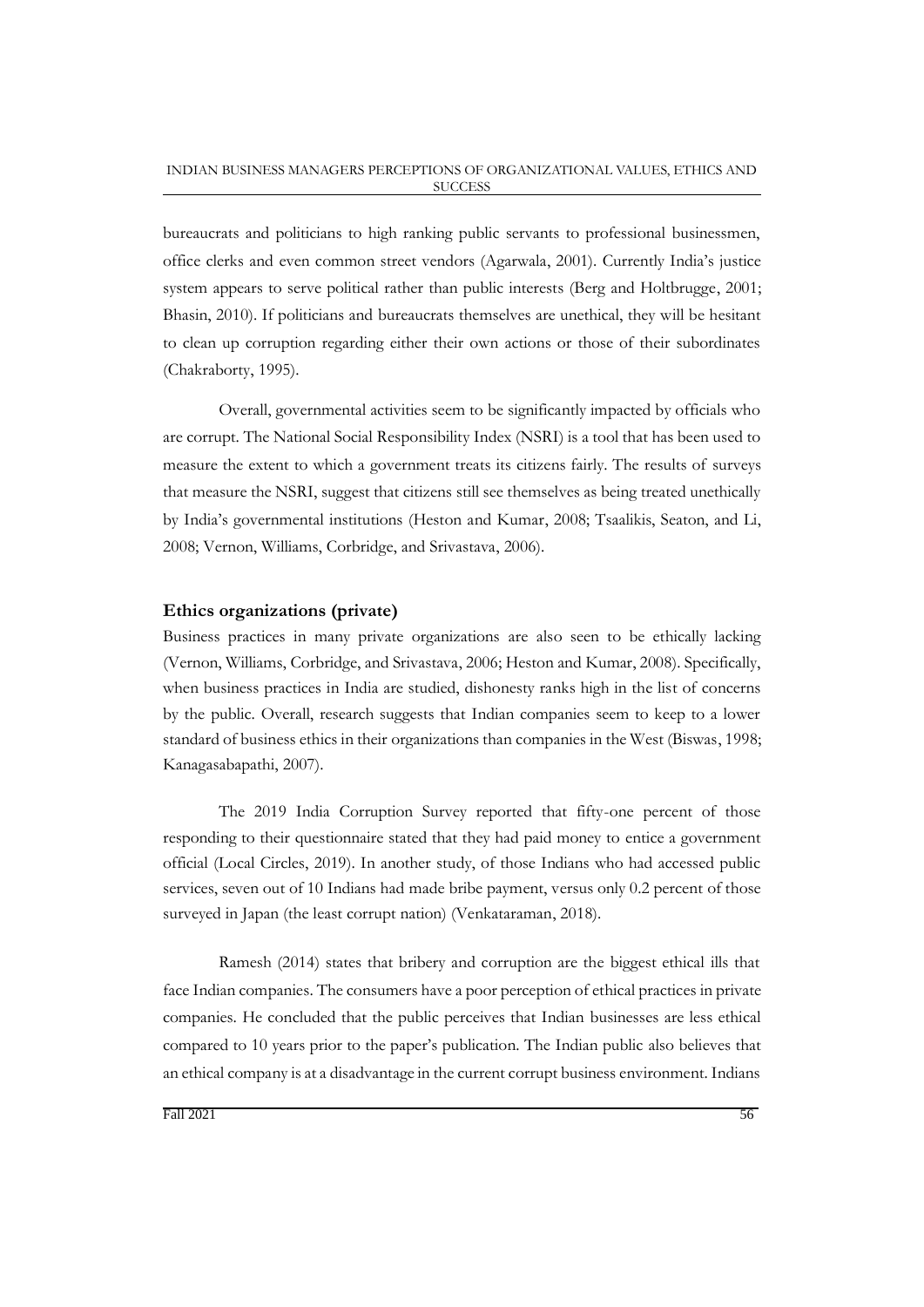believe that bribery, corruption, safety, and security in the workplace are the most serious ethical issues that need to be addressed (Mulla 2003).

Another issue is the perception of the ethical behaviors of managers. Rooplekha (2004) studied 340 middle level managers from public and private companies in India who rated their superiors on 22 ethical leadership items. Interestingly, superiors rated themselves as more ethical than their subordinates rated them. In addition, managers in private companies were rated as more ethical than those in the government positions.

Brown (2006) studied the issue of corporate integrity and approached it from a civic perspective, the study assumed that corporations are members of civil society, and corporate members are seen as citizens, and corporate decisions are guided by civic norms. The study found that integrity in the organization must be embedded into the communication patterns and interpersonal relationships at work, which then results in civic norms and ethical behaviors by the corporation and its workers. The study also found that integrity was influenced by the value orientation and compliance orientation among the employees.

The study of ethics in an Indian business context is important. Ethical constructs and relationships that apply to the Western world and the United States cannot be assumed to be directly applicable in India. Specifically, by better understanding the unique cultural context of the ethical perceptions of business managers in India, companies from other nations will have a better understanding of how navigate commercial trade with one of the largest markets in the world.

## **HYPOTHESES**

### **Public and private company ethics**

There has been limited research that suggests managers in private companies are more ethical than those in public companies. In one study that surveyed individuals in public and private organizations in Sweden, the results indicated that private sector companies tend to be more engaged with ethics than public organizations (Svensson, Wood, and Callaghan,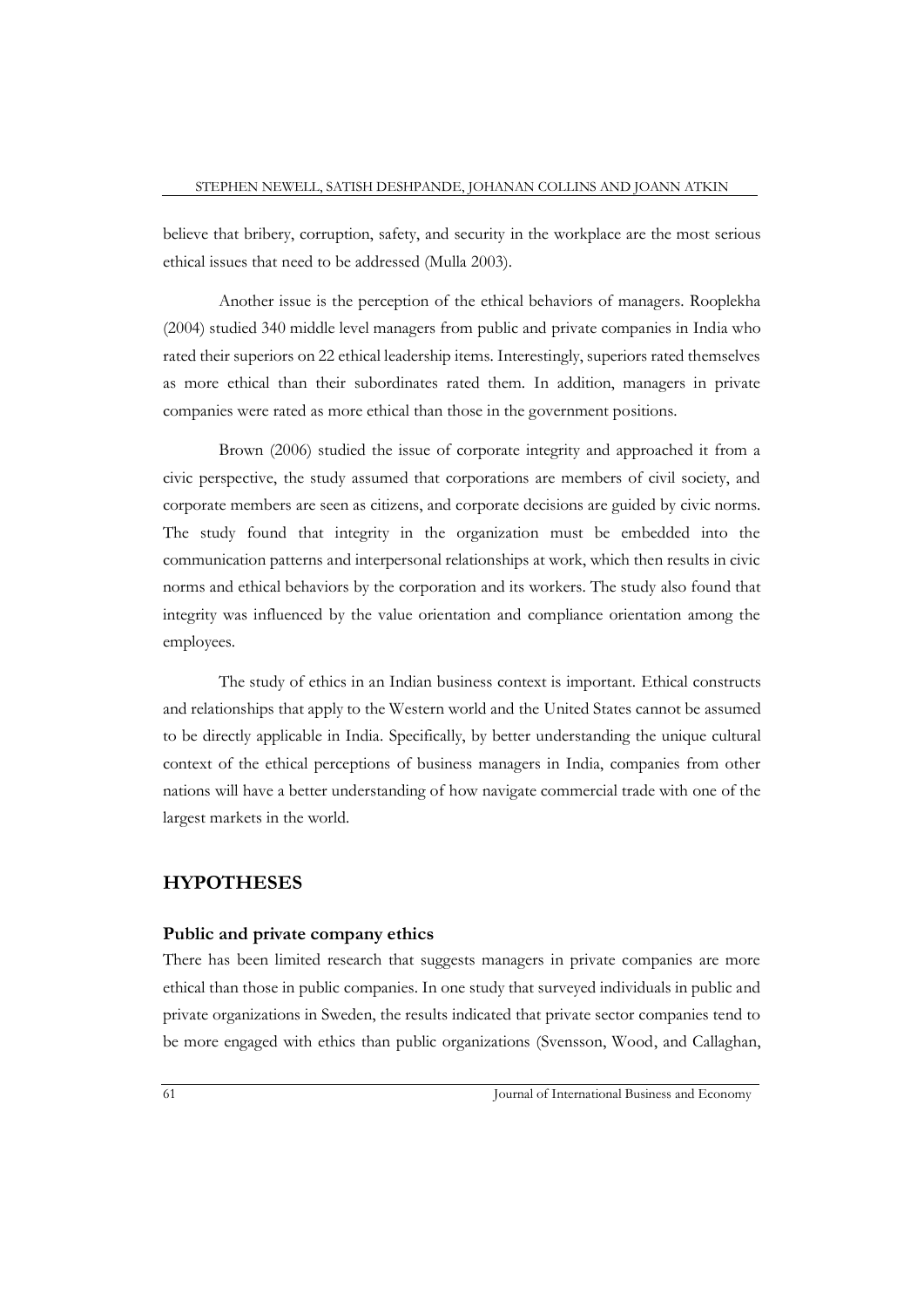2009). Hawkins et al. (2011) surveyed individuals with buying responsibilities and found that those who worked at private companies behaved less opportunistically and also were more likely to have a specific policy that prohibited deceiving suppliers, than those from public organizations. In another study, managers of private firms reported higher corporate ethical values and exhibited greater ethical intentions than managers working for public institutions (Sardzoska and Tang, 2009). Khuntia and Suar (2004) reported that subordinates in private firms perceived their managers to be more ethical than those similar employees in public organizations in research conducted in India. Overall, the few studies that have been undertaken comparing ethics in public versus private organizations suggest that ethical differences may be present. Thus, it is hypothesized that:

*Hypothesis 1a: There will be a significant difference in perceptions of the values of their organization between Indian managers in private companies and managers in public companies.* 

*Hypothesis 1b: Indian managers in private companies will perceive a more positive and significant connection between ethics and success than managers employed in public companies.*

## **Ethics in relation to size of company**

There has been limited research on whether an individual's ethical perception has any relation to the size of the organization that they work for. One study suggested that those employed in larger organizations have stronger ethical predispositions (Schminke, 2001). In other research, the authors reported that small business managers/owners responded less ethically to a hypothetical business scenario than managers/owners in larger companies in a study conducted in 1993 (though no differences were found for similar research conducted in 1985 and 2001) (Longenecker, Moore, Petty, Palich, and McKinney, 2006). Another study that looked at Italian companies, found that larger organizations have ethical codes of conduct that are of higher quality than those in smaller firms (Garegnani, Merlotti, and Russo, 2015). There has been no research based in India that has specifically looked at whether the size of the organization plays a role in ethical perceptions of its managers. The limited academic research suggests differences in organizational ethics between large and small firms, thus, we hypothesize that: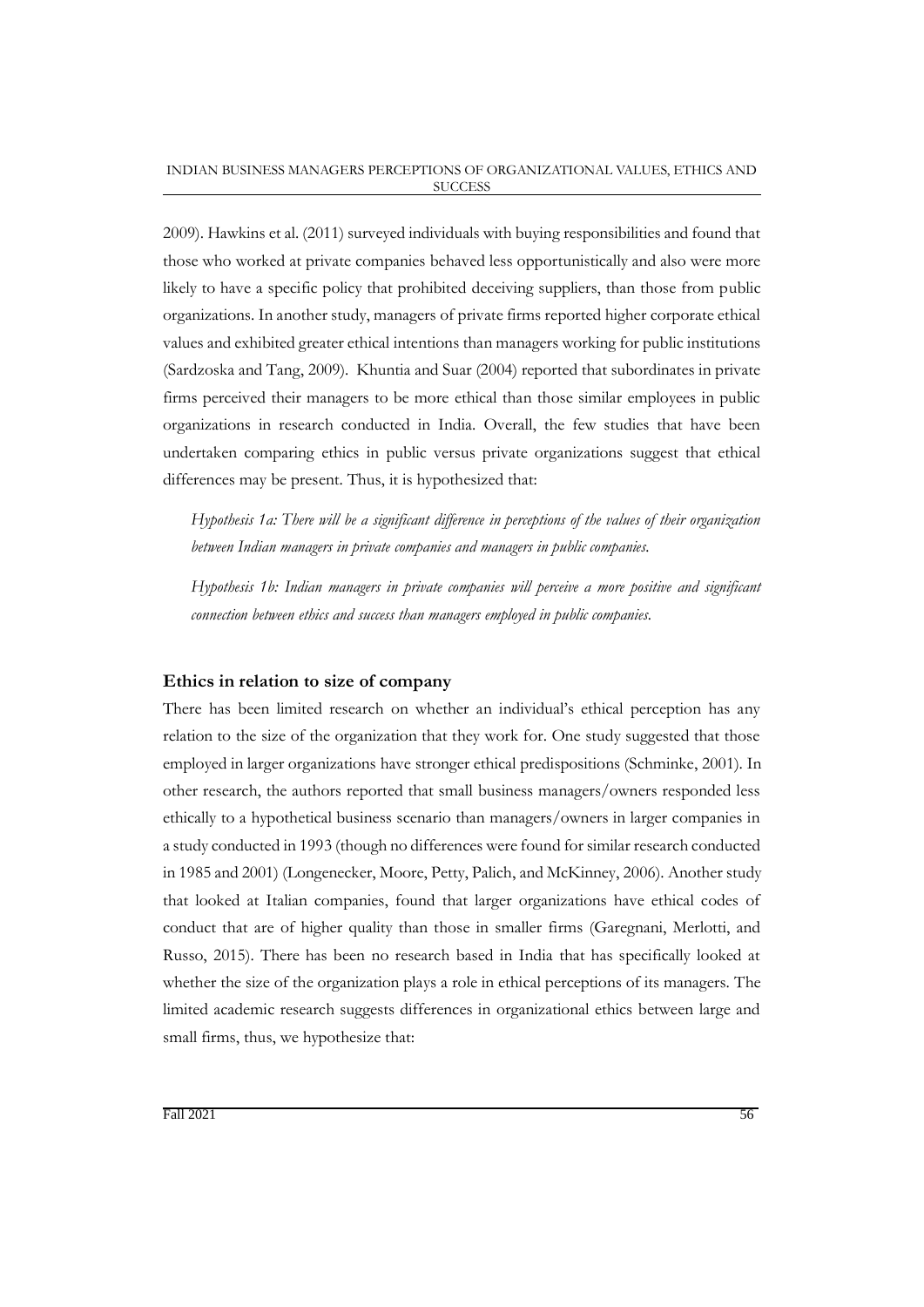*Hypothesis 2a: There will be a significant difference in perceptions of the values of their organization between Indian managers in smaller companies and managers in larger companies.*

*Hypothesis 2b: There will be a significant difference in perceptions of the connection between ethics and success for Indian managers employed in smaller companies versus those in larger companies.*

#### **Organizational ethics in China vs India**

According to Xiaobo (2016), China has been evolving in terms of their ethical business practice by merging modern Western economic thought with their own unique commercial practices within the framework of Confucianism. This transition has not been smooth and he believes that there are two major reasons. First, he posits that traditional Chinese political thought had "contempt for economic activity" and those involved in business have "been treated with disdain" for their trade. The second relates to the fact that up until the 1980's when Deng Xiaoping began to open up reforms, there was little continuity in business policy as it relates to ethical norms and practices. Chinese business practices are largely grounded in cultural values such as collectivism and paternalism, in which managers and employees use situational and particularistic criteria to respond to ethical situations rather than universally accepted norms (Archichvili, Jondle, Kowske, Cornachione, Li, and Thakadipuram, 2012). Specifically, the still common practice of Guanxi (in which personal connections and social networks unfairly influence outcomes both within and outside an organization), may impact the way in which rules and professional standards are perceived by managers as practiced by their companies (Desphande, Joseph, and Shu 2011; Newell, Wu, Leingpibhul, and Jiang 2016).

In a study investigating the ethical climate of organizations in China (Deshpande, Joseph, and Shu, 2011), it was reported that most managers felt that the work climate was driven by rules and standards of professionalism. A minority of managers indicated that the company was guided by the consideration of their employee's collective interests. For those Chinese managers who believed their organization was "rules-based" there was a significant link between ethical behavior and success. Contrastingly, managers in other types of organizations (those that emphasized professionalism and caring) did not indicate a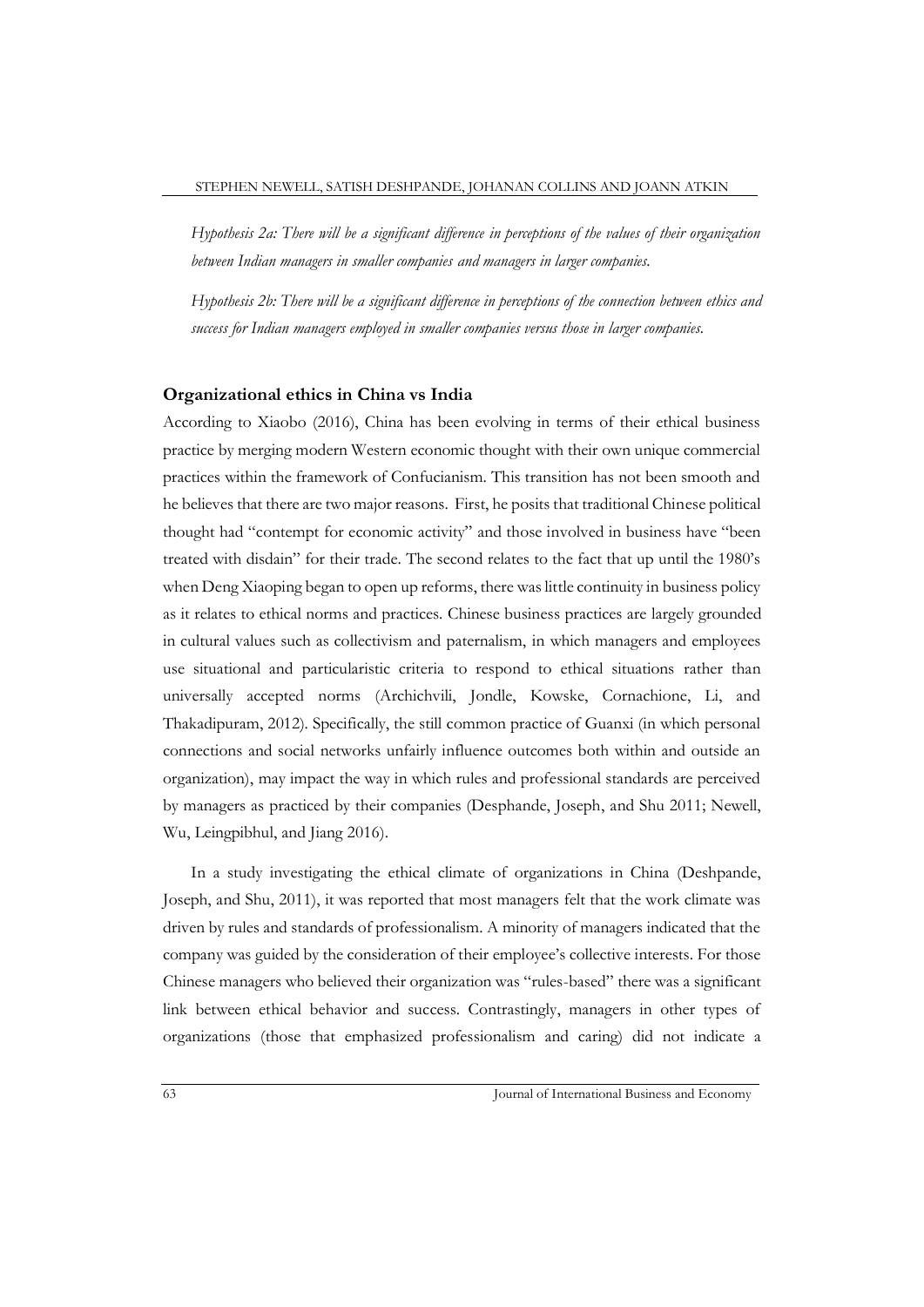significant connection between ethics and career achievement. In another study that compared ethical cultures in China with those in Brazil, Russia, U.S. and India, it was found that managers and employees from China and Russia had significantly lower perceptions of organizational ethics than those did in the U.S., Brazil and India (Archichvili, Jondle, Kowske, Cornachione, Li, and Thakadipuram, 2012). Overall, past research seems to indicate that managers in organizations in China have different ethical perceptions than those in India. Thus, it is hypothesized that:

*Hypothesis 3a: Indian Managers have significantly different views on their organizational values than do Chinese Managers.*

*Hypothesis 3b: Indian managers will perceive a more positive and significant connection in the relationship between ethics and success than Chinese managers.*

## **METHOD**

## **Sample**

The respondents of this study consisted of Indian business managers who have purchasing responsibilities. A total of 181 individuals completed the survey. We recruited subjects from a number of large companies in India and through national purchasing and other trade organizations. The questionnaire was distributed on-line and gathered over approximately four months. The results indicated that eighty-one percent of the respondents were employed at private companies, while the remaining eighteen percent were working at public organizations. Thirty-seven percent indicated that they were from small companies, 29% were from medium-sized firms and 34% from large businesses. The average number of years of purchasing experience was 12, ranging from less than a year to over 30. Males consisted of 93% of those surveyed, while only 7% were female.

The additional data used to test Hypotheses 3a and 3b was obtained from the authors of a previous study which consisted of 45 Chinese business managers from the Zhejiang province on the central coast of China (Deshpande, Joseph, and Shu, 2011). The data was originally collected via personal interviews.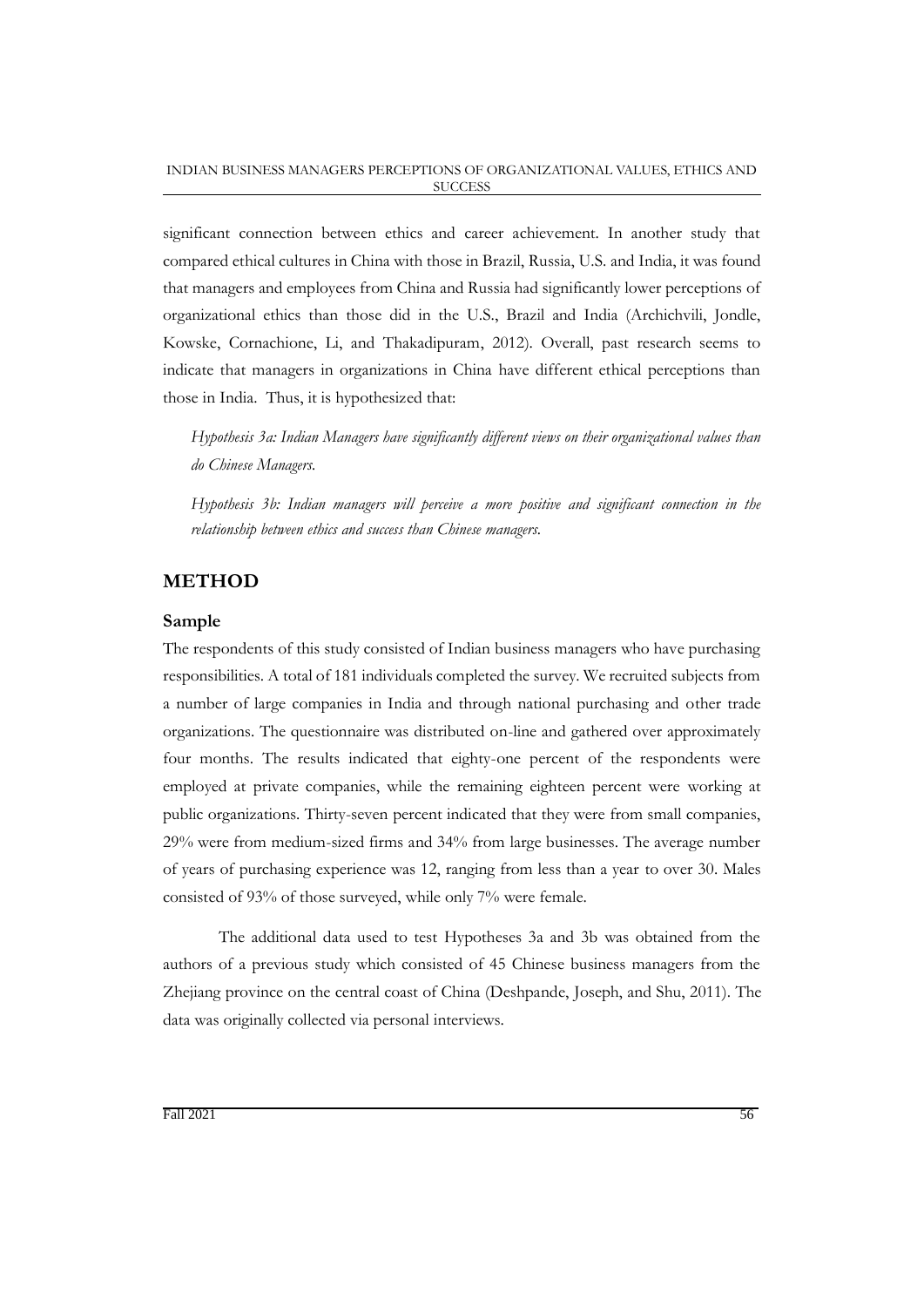T-tests and ANOVA's were used to determine the hypotheses. T-tests are the most appropriate method in which to determine whether two groups are statistically different from one another. ANOVA was used to test whether there were significant the differences in means between small, medium and large companies.

## **RESULTS**

## **Organizational values**

The measure for organization values consisted of three questions, all taken from previous research (Deshpande, George, and Joseph, 2000). These items consisted of professionalism (employees comply with professional standards), caring (consideration for others wellbeing), and rules (everyone needs to follow regulations of the organization) using Likertscale measures anchored by Strongly Disagree (1) and Strongly Agree (5). The items loaded on one factor with a Chronbach's alpha of .725, which is within the acceptable threshold suggested by Cortina 1993 (see Table 1) and all three were significantly correlated with each other (see Table 2). In relation to organizational values, the results of the current research found eighty-one percent of the respondents agreed that people in their firms are expected to follow legal and professional standards, with only six percent disagreeing (12% indicated "neutral" – neither agreeing or disagreeing with the statement). In addition, 75% agreed that an important organizational consideration is determining what is best for everyone with 8% disagreeing. Finally, eighty-eight percent felt that it was important to follow rules and procedures in their organization with only 3% disagreeing (see Table 3).

|  |       | -- |               |
|--|-------|----|---------------|
|  |       |    |               |
|  | Items |    | Loadings      |
|  |       |    |               |
|  |       | .  | $\sim$ $\sim$ |

|  |  | Table 1. Factor analysis of organizational values |  |
|--|--|---------------------------------------------------|--|
|  |  |                                                   |  |

| 1. People are expected to comply with the law and professional standards in my<br>organization* | 0.68 |
|-------------------------------------------------------------------------------------------------|------|
| 2. Our major consideration is what is best for everyone in this organization*                   | 0.68 |
| 3. It is important to follow rules and procedures in this organization*                         | 0.71 |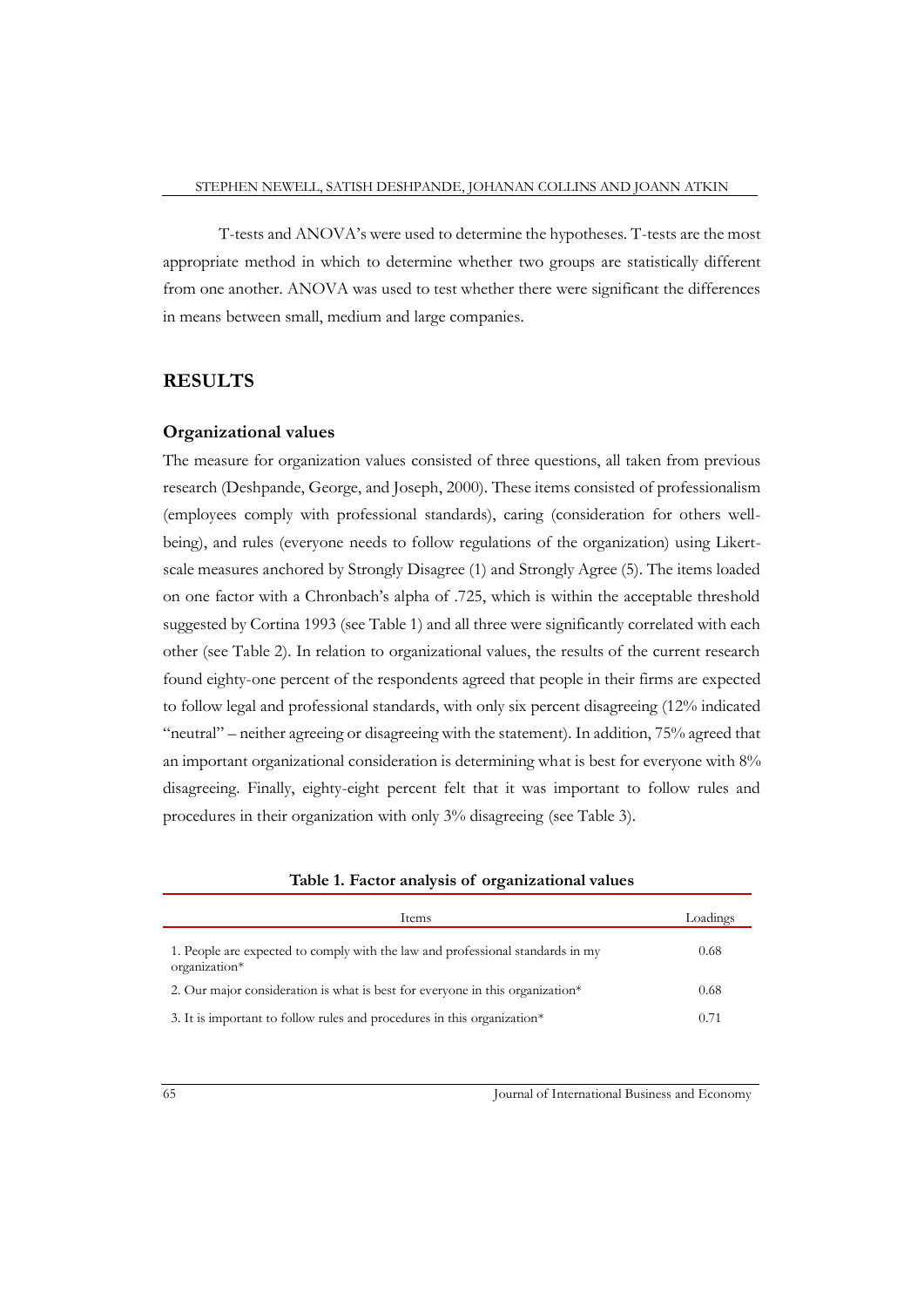| Eigen value $-1.95$                                                                              |
|--------------------------------------------------------------------------------------------------|
| Variance explained $-47.7\%$                                                                     |
| Coefficient alpha - 0.73                                                                         |
| *A five-point Likert-scale was used (1 = Strongly disagree, $3$ = Neutral, $5$ = Strongly agree) |

#### **Table 2. Organizational values**

| Value                         | Professionalism | Caring                   | Rules                    |
|-------------------------------|-----------------|--------------------------|--------------------------|
| Professionalism               | 1.00            | $\overline{\phantom{0}}$ | $\overline{\phantom{0}}$ |
| Caring                        | $0.46**$        | 1.00                     | $\overline{\phantom{0}}$ |
| Rules                         | $0.49**$        | $0.48**$                 | 1.00                     |
| **p< $0.01(2 \text{ tailed})$ |                 |                          |                          |

| Table 3. Organizational values results |
|----------------------------------------|
|                                        |

| Value                        | % Disagree | % Neutral | $%$ Agree | Mean | Standard<br>deviation |
|------------------------------|------------|-----------|-----------|------|-----------------------|
| Professionalism <sup>*</sup> | 6.1        | 12.0      | 81.8      | 4.39 | 1.02                  |
| $Caring*$                    | 7.7        | 17.7      | 74.6      | 4.07 | 1.04                  |
| $Rules*$                     | 3.3        | 8.3       | 88.4      | 4.44 | .83                   |
|                              |            |           |           |      |                       |

\* A five-point Likert-scale was used (1 = Strongly disagree, 3 = Neutral, 5 = Strongly agree).

#### **Ethics and success**

The measures for ethics and success consisted of five statements which were anchored by strongly disagree (1) to strongly agree (5) (Deshpande, George, and Joseph, 2000). The items consisted of statements about the relationship between success and ethical standards/actions. The items loaded on one factor with a Chronbach's alpha of .87 (see Table 4), which is within the acceptable threshold (Cortina 1993). It should be noted that the questions were worded in a way that if one agrees with the statements, he or she feels that being unethical helps someone to succeed. In general, the vast majority of those surveyed felt that unethical behavior did not drive success. In every question, except question 2, more than fifty percent of the respondents felt unethical behavior did not lead to success (see Table 5). In addition, a single question was also asked to test general feelings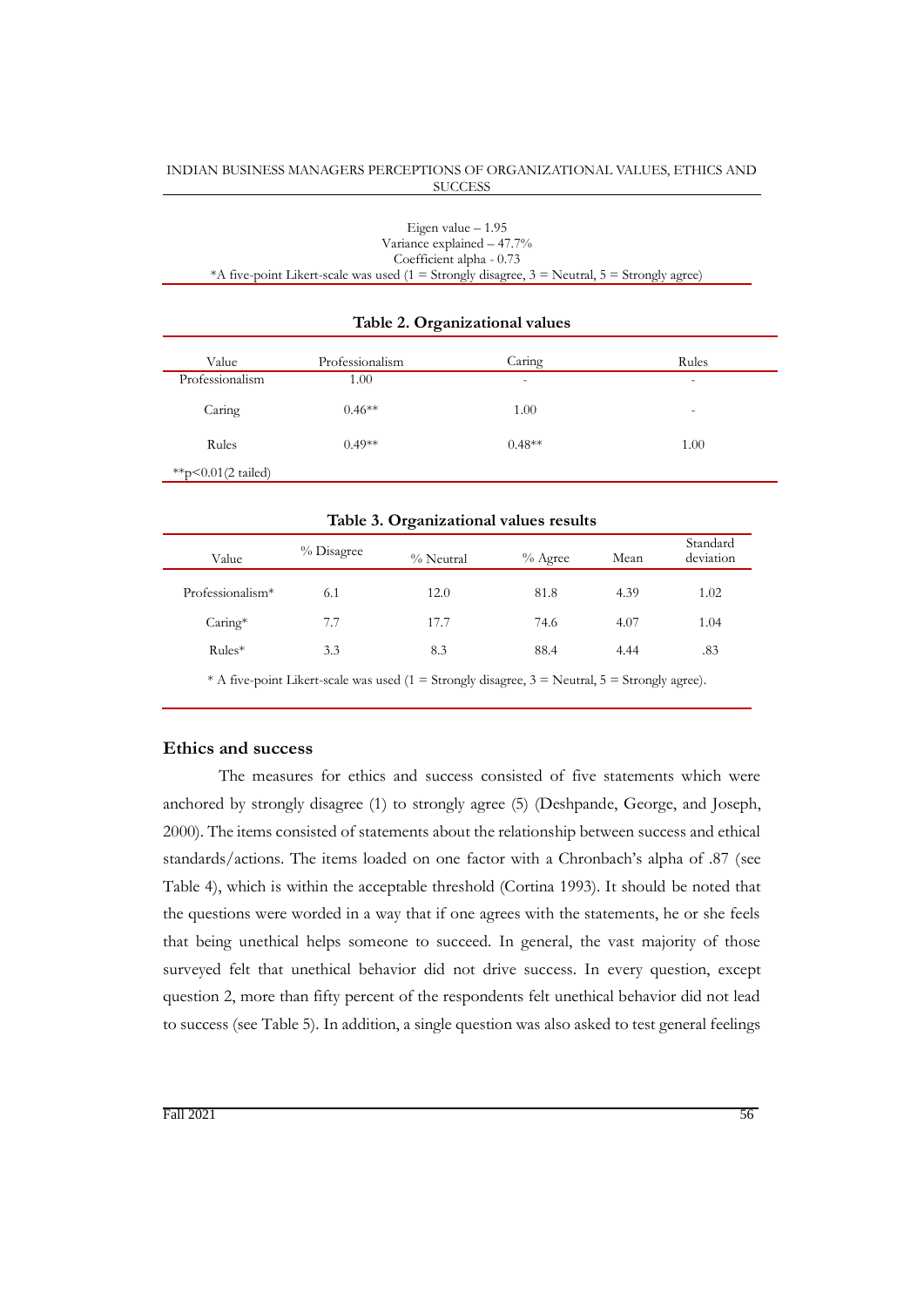about whether successful managers are more ethical, 51% agree while 17% disagreed with a mean of 3.59 (see Table 6).

It should be noted that in terms of ethical behavior and success, the analysis indicates that about half of Indian managers responded that unethical behavior did not help to drive success. Conversely, approximately one quarter of those surveyed felt that unethical behavior did help one to be successful. The other 25% neither agreed nor disagreed that these unprincipled behaviors affected success.

| Items                                                                                                      | Loadings |
|------------------------------------------------------------------------------------------------------------|----------|
|                                                                                                            | 0.61     |
| 1. In order to succeed at work, it is necessary to compromise one's ethics*                                |          |
|                                                                                                            | 0.70     |
| 2. Successful managers withhold information that is detrimental to their self-interest <sup>*</sup>        |          |
| 3. Successful managers make rivals look bad in the eyes of others*                                         | 0.80     |
| 4. Successful managers look for a "scapegoat/Bakra" when they feel they may be<br>associated with failure* | 0.81     |
| 5. Successful managers take credit for the ideas and accomplishments of others*                            | 0.84     |
| * A five-point Likert-scale was used $(1 =$ Strongly disagree, $3 =$ Neutral, $5 =$ Strongly agree).       |          |
| Eigen value $-3.26$                                                                                        |          |
| Variance explained $-65.2\%$                                                                               |          |
| Coefficient alpha - 0.87                                                                                   |          |

#### **Table 4. Factor analysis of ethics and success**

|                | $\frac{0}{0}$ |           |           |      | Standard  |
|----------------|---------------|-----------|-----------|------|-----------|
| Item #         | Disagree      | % Neutral | $%$ Agree | Mean | deviation |
|                | 63.0          | 17.7      | 19.3      | 2.14 | 1.33      |
| 2              | 38.7          | 34.3      | 27.0      | 2.77 | 1.27      |
| 3              | 54.1          | 23.8      | 22.1      | 2.41 | 1.27      |
| $\overline{4}$ | 51.4          | 21.5      | 27.0      | 2.51 | 1.38      |
| 5              | 50.3          | 20.4      | 29.3      | 2.55 | 1.40      |
|                |               |           |           |      |           |

## **Table 5. Ethics and success results**

A five-point Likert-scale was used  $(1 =$  Strongly disagree,  $3 =$  Neutral,  $5 =$  Strongly agree).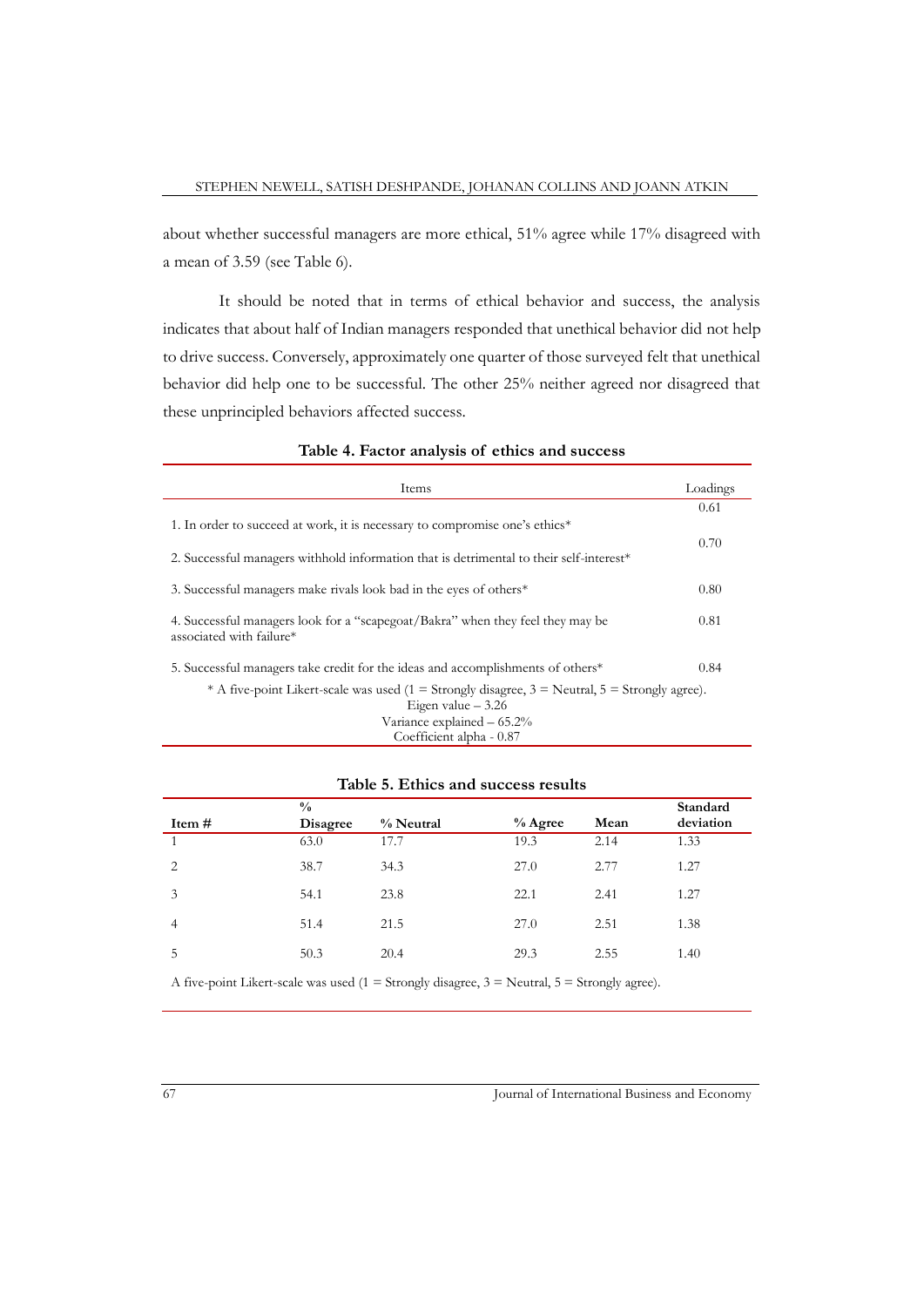| Table 6. Ethics and successful managers                                             |                                  |           |           |      |                       |  |
|-------------------------------------------------------------------------------------|----------------------------------|-----------|-----------|------|-----------------------|--|
| Measure                                                                             | $\frac{0}{0}$<br><b>Disagree</b> | % Neutral | $%$ Agree | Mean | Standard<br>deviation |  |
| Successful managers are<br>generally more ethical<br>than unsuccessful<br>managers* | 3.3                              | 8.3       | 88.4      | 4.44 | .83                   |  |

\* A five-point Likert-scale was used (1 = Strongly disagree,  $3$  = Neutral,  $5$  = Strongly agree).

#### **Ethical perceptions in public vs. private organizations**

There has been research that suggests managers in private companies are more ethical than those in public companies (Khuntia and Suar, 2004). Consequently, we tested whether those individuals working for private companies had a different view of organizational values than those working for public companies. The findings of the current study found no significant differences between managers working for public and private companies in their perceptions of organizational values ( $t=1.4$ ,  $p=0.23$ ). In addition, for Hypotheses 1b, managers in private companies did not indicate a significantly more positive connection between ethics and success than managers in public companies ( $t = -0.9$ ,  $p = 0.46$ ). Consequently, both Hypotheses 1a and 1b are rejected.

### **Ethics and the size of an organization**

There has been limited research on whether an individual's ethical perception has any relation to the size of the organization that they work for. One study suggested that those employed in larger organizations have stronger ethical predispositions (Schminke, 2001). In response, we tested whether the size of the company that respondents worked for affected perceptions of organizational values. Contrary to the findings by (Schminke, 2001), our study uncovered no significant differences between small, medium, and large company managers in their perceptions of organizational values ( $F=0.074$ ,  $p=0.48$ ). We also investigated whether there were any differences in size of firm and mangers appraisal of ethics and success. The results suggest that managers from larger firms do not have significantly different perceptions about the association between ethics and success than those from smaller companies ( $F=0.24$ ,  $p=0.79$ ). Thus, Hypotheses 2a and 2b are rejected.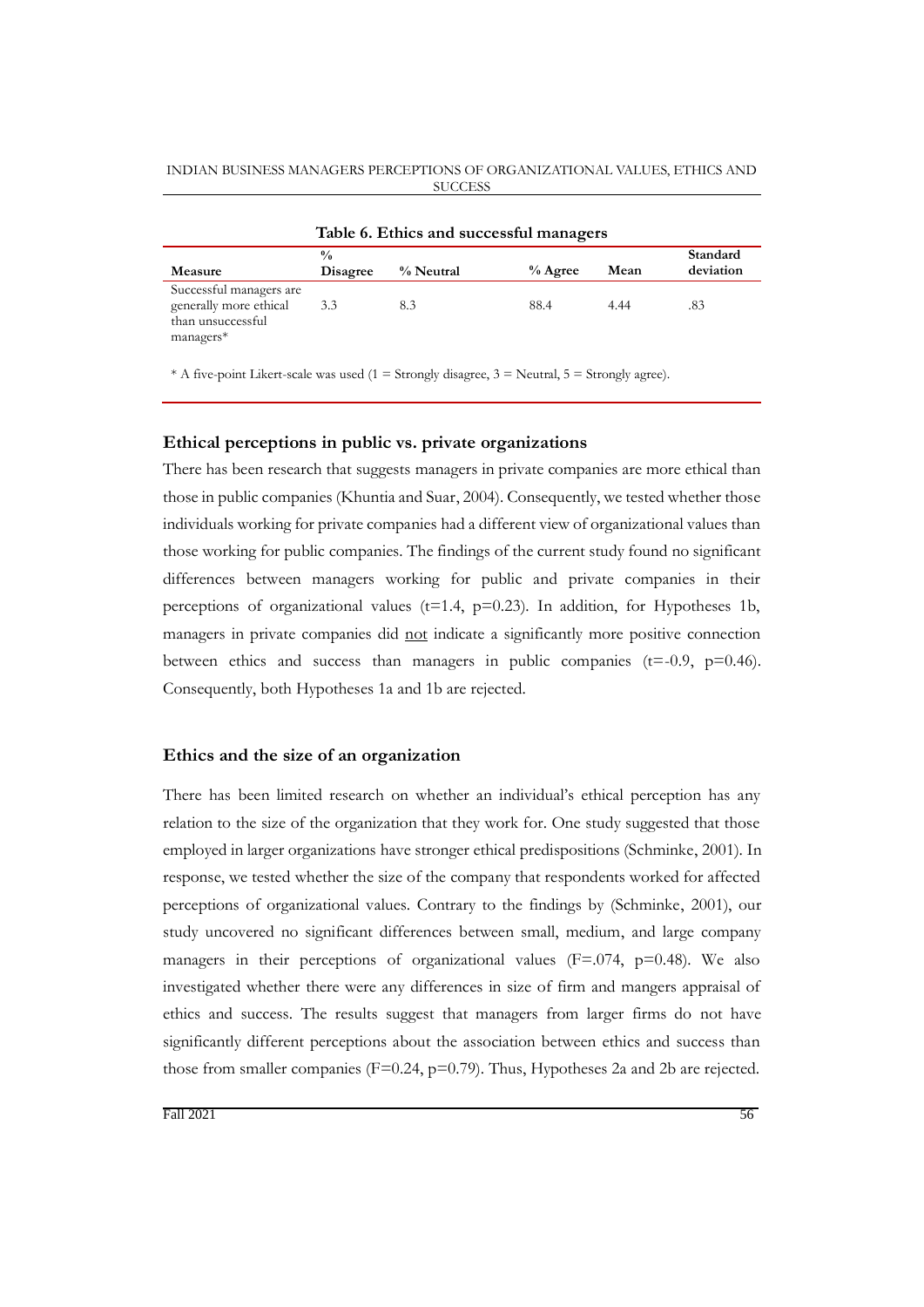### **Organizational ethics in China vs. India**

To test hypothesis 3a and 3b, we utilized data from a previous study that asked Chinese managers the same questions about value perceptions of their organization and the relationship between ethics and success (Deshpande, Joseph, and Shu, 2011). We compared the results between that research and the current study on Indian managers. The findings indicated that Chinese managers rated their firms significantly lower than Indian managers on professionalism (mean 3.87 vs. 4.39,  $p < .05$ ), caring (mean 3.27 vs. 4.07,  $p < .01$ ), and rules (3.89 vs. 4.44,  $p < .01$ ). Thus, Hypothesis 3a is supported (see Table 7).

| where it expansional values, chain to more                                                         |      |                |      |                 |          |  |
|----------------------------------------------------------------------------------------------------|------|----------------|------|-----------------|----------|--|
| Item                                                                                               |      | China $(n=45)$ |      | India $(n=181)$ |          |  |
|                                                                                                    | Mean | Std. Dev.      | Mean | Std. Dev        | T-test   |  |
| Professionalism*                                                                                   | 3.87 | 1.49           | 4.39 | 1.02            | $2.20*$  |  |
| $Caring*$                                                                                          | 3.27 | 1.16           | 4.07 | 1.04            | $4.51**$ |  |
| $Rules*$                                                                                           | 3.89 | 1.17           | 4.44 | .083            | $2.97**$ |  |
| *p< 0.05 (2-tailed); **p< 0.01 (2-tailed)                                                          |      |                |      |                 |          |  |
| * A five-point Likert-scale was used (1 = Strongly disagree, $3$ = Neutral, $5$ = Strongly agree). |      |                |      |                 |          |  |

**Table 7. Organizational values: China vs. India**

Hypothesis 3b posits that managers in India would perceive a significantly different and more positive view on the connection between success and ethics than Chinese managers. Though Indian mangers expressed a more positive view on the association between ethics and success, the difference was not statistically significant (see Table 8). As a result, Hypothesis 3b is rejected.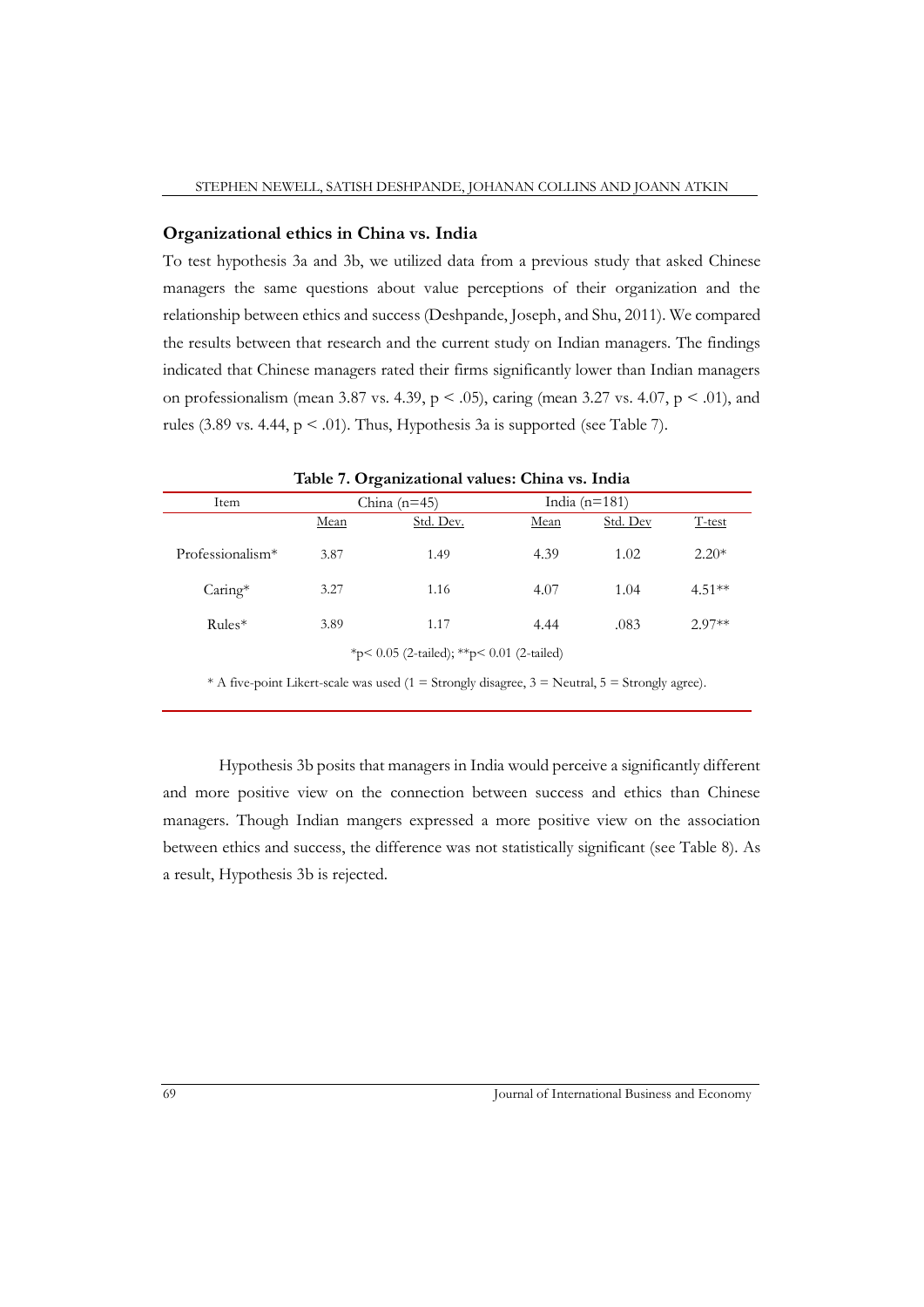| Table 8. Ethics and success: China vs. India                                             |                |                |                 |                |                          |  |  |
|------------------------------------------------------------------------------------------|----------------|----------------|-----------------|----------------|--------------------------|--|--|
| Measure                                                                                  | China $(n-45)$ |                | India $(n=181)$ |                |                          |  |  |
|                                                                                          | Mean           | Std. Deviation | Mean            | Std. Deviation | T-test                   |  |  |
| Successful<br>managers are<br>generally more<br>ethical than<br>unsuccessful<br>managers | 3.87           | 1.49           | 4.39            | 1.02           | .40<br>(not significant) |  |  |

## **DISCUSSION AND IMPLICATIONS**

India is currently the world's sixth largest economy in terms of GDP, overtaking the UK and France, and is the fastest growing trillion-dollar nation (Silver, 2020). Exports to India from the U.S. were \$58.6 billion in 2019, up 3.3% from 2018 (Office of the United States Trade Representative 2020). Overall, India is a major economic force and an increasing number of international organizations are investing in the country. Thus, it is important for firms who want to successfully conduct business in India to better understand Indian manager's positions on a variety of issues including values and ethics.

The findings indicate that most managers feel that they work for a company with strong values. The vast majority of those surveyed agreed that their organization fulfilled the values of professionalism (82%), caring (75%), and rules (88%). Less than ten percent disagreed with each of these statements. Thus, it seems that a significant number of managers feel that their firm has professional standards that employees are expected to follow. Whether these expectations are formalized and whether most individuals in the organization follow them is a question for future research.

There were no significant differences in organizational values between public and private companies. Also, no significant contrasts in these measure between employees in small, medium, or large firms were found. The current study did not reveal any significant differences in the measure for ethics and success between public and private companies. Also, there were no significant distinctions between employees in small, medium or large firms and their relationship between success and ethical behavior were present.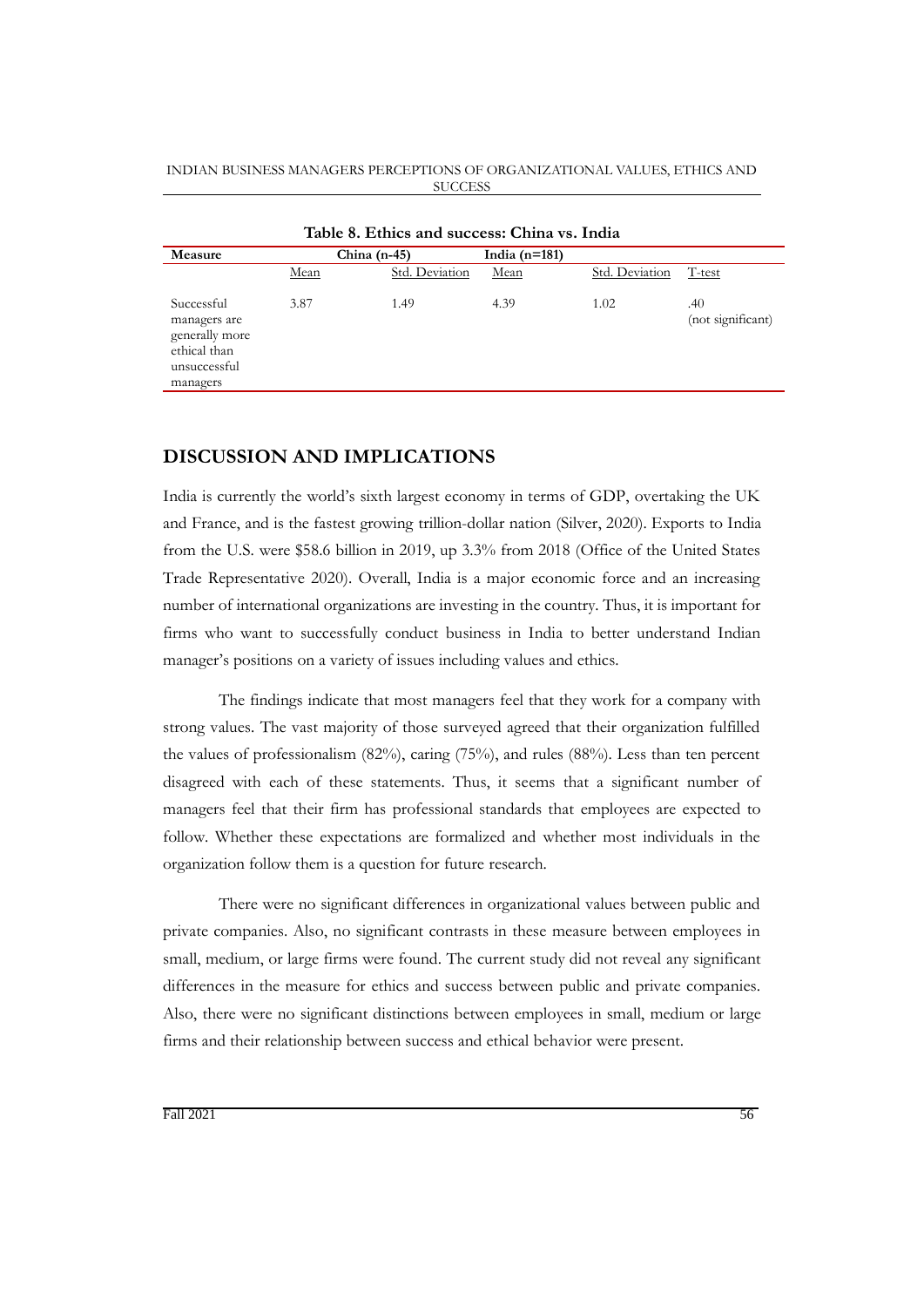In general, the results of the study indicate that Indian organizations have a set of values in place that provide a solid foundation for global business dealings. Consequently, companies from other nations who want to do business in India should feel confident that most organizations have a solid set of rules and professional standards that provide a stable and ethical environment with which to work.

Of some concern is the finding that approximately twenty-five percent of managers feel that unethical behavior helps to achieve success (and another twenty-five percent neither agrees nor disagrees with this sentiment). This may be a manifestation of the general distrust that the citizens of India have with both government and private organizations. This result seems to suggest that there is a need for education and/or training on ethical issues at both public and private organizations.

According to Seshadri et al. (2007), there are a number of actions that Indian companies need to take to develop an ethical corporate mentality. First, they need to develop a well-defined code of principles that can be effectively implemented within the company. In addition, these standards must be communicated to employees, customers and other stakeholders. At the same time, training programs must be developed in which employees not only understand the ethical rules of the organization, but they must also be educated on how these guidelines apply to individuals in their position and further, provide appropriate responses to specific ethical scenarios that they may face. There also must be a structured process for reporting ethical issues and a procedure for adjudicating any violations. Finally, these codes of conduct must be regularly reviewed and modified, when necessary, to meet the changing needs of the organization and society. Overall, ethical training is a prerequisite to developing an effective organizational ethical culture (Remisova, Lasakaova, and Kirchmayer, 2019).

Often the first step is for a company to evaluate the current moral climate of their firm. These assessments may lead to developing official ethical standards for the organization that includes employee training and a formal process to handle infractions in fair and judicial manner. In addition, they may need to modify their current hiring practices in order to implement strategies that screen out candidates who are unlikely to positively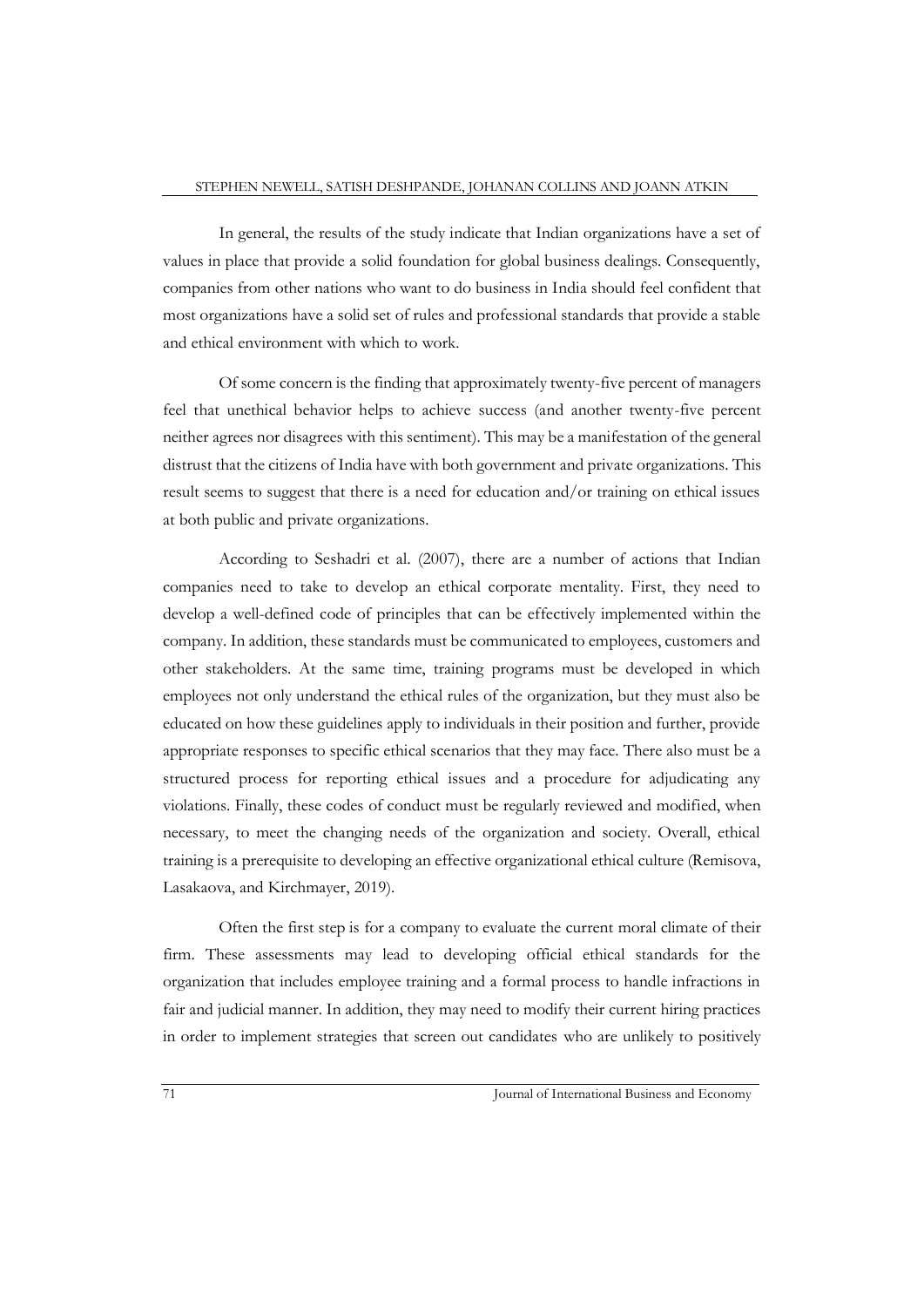contribute to the ethical climate of the company. Specifically, the process of establishing and maintenance of an ethical organization becomes much easier if the company actively recruits employees who reflect the company's principled standards. Ritterbush (2020) provides some key strategies in hiring ethical employees. She explains that the first step is to ensure that the company has truly created an ethical culture (Seshadri, Raghavan, and Hegde, 2007). Next, she argues the need to make sure all of those who are inclined to apply for employment understand the importance of ethics to the organization. This point-ofview should be clearly presented in the job description, emphasized in the company web site, and reiterated in other promotional information about the firm. These declarations become an important initial screening device in dissuading certain individuals from applying. After narrowing down the number of candidates using appropriate background and reference checks, the interview process may include ethical behavioral questioning, integrity assessments, and/or personality tests to provide more information as to the honesty and moral make-up of the individual.

The current study also provides some initial insights as to the similarities and differences between Indian and Chinese managers and their perceptions of ethics. Though there were no differences among managing groups in their perceived relationship between success and ethics, the results revealed significant distinctions between the Chinese and Indian managers in their opinions on organizational values. In all three dimensions tested, managers from China rated their organizations significantly lower than those in similar positions from India. Specifically, the results indicated that Chinese managers felt their organizations were less rule-based and professional than their Indian counterparts. Comparing the two countries in Hofsted's cultural factors, India is rated significantly higher than China on the uncertainty avoidance dimension (Hur, Kang, and Kim, 2015). This can be broadly defined as the extent to which one feels threatened by uncertain situations. Having a strong set of rules and professional standards would be a way an organization creates stability to the relatively ambiguous and chaotic environment that engulfs much of Indian life.

Recent changes in law, attitudes and business practice seem to have had a positive effect on corruption in the country. A November 2020 TRACE International report (2020)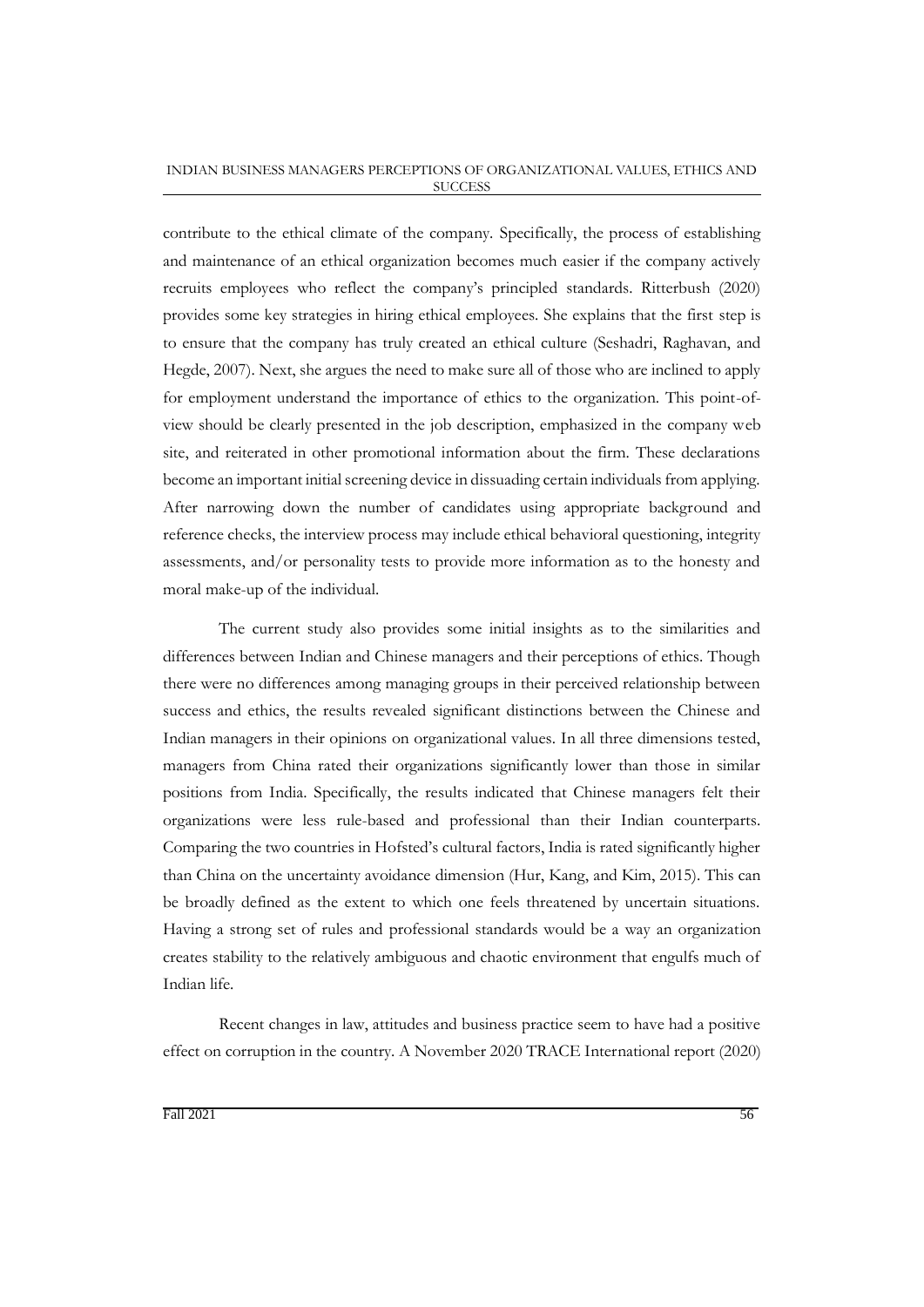put India at the 77th position on a global list for business bribery, which is a large improvement from 185/197 it had in 2014. The State Bank of India's *Ecowrap* publication's *cross-country analysis* between 2012 and 2018 indicated that for India, UK, Greece, Egypt, and Italy an increase in GDP was correlated with a reduction in their score on the Corruption Perception Index (CPI) (published by *Transparency International*). During this six-year period, India climbed in the country rankings from 94<sup>th</sup> to 78<sup>th</sup> in the CPI (Ghosh, 2021). Overall, this ethical evolution that is going on in India is similar to that which has happened in other developing countries like South Korea, Singapore, and Taiwan.

Overall, this research provides an important and current insight of attitudes and perceptions of organizational ethics and the role it has in defining success with Indian managers. In addition, for the first time, this study explores whether one's ethical perceptions are impacted by the status (public vs. private) and/or the size of the company in which Indian managers work. Finally, utilizing data from a previous study, we explore potential differences between Indian and Chinese managers and their assessment of ethics and success and organizational values.

## **LIMITATIONS AND FUTURE RESEARCH**

The current research has a number of limitations. This study concentrated on managers with purchasing responsibilities. It is not clear if these results can be expanded to other professionals in India or elsewhere, thus, subsequent research should consider sampling managers with broader responsibilities and expand the number of those surveyed in order to increase generalizability of the findings. In addition, only 7% of our respondents were women. India currently does not have a good representation of women in managerial roles. Specifically, one 2019 study indicated that women held 8% of total management positions in India (Kersley, Klerk, Boussie, Longworth, Natzkoff, and Ramji, 2019). Future research should focus on female managers to better understand their perspectives on ethics. Also, we used an online questionnaire to collect the data which may result in same source bias. The study uses a quantitative approach. Consequently, studies in the future may want to utilize more qualitative methods to provide a deeper understanding of the ethical thinking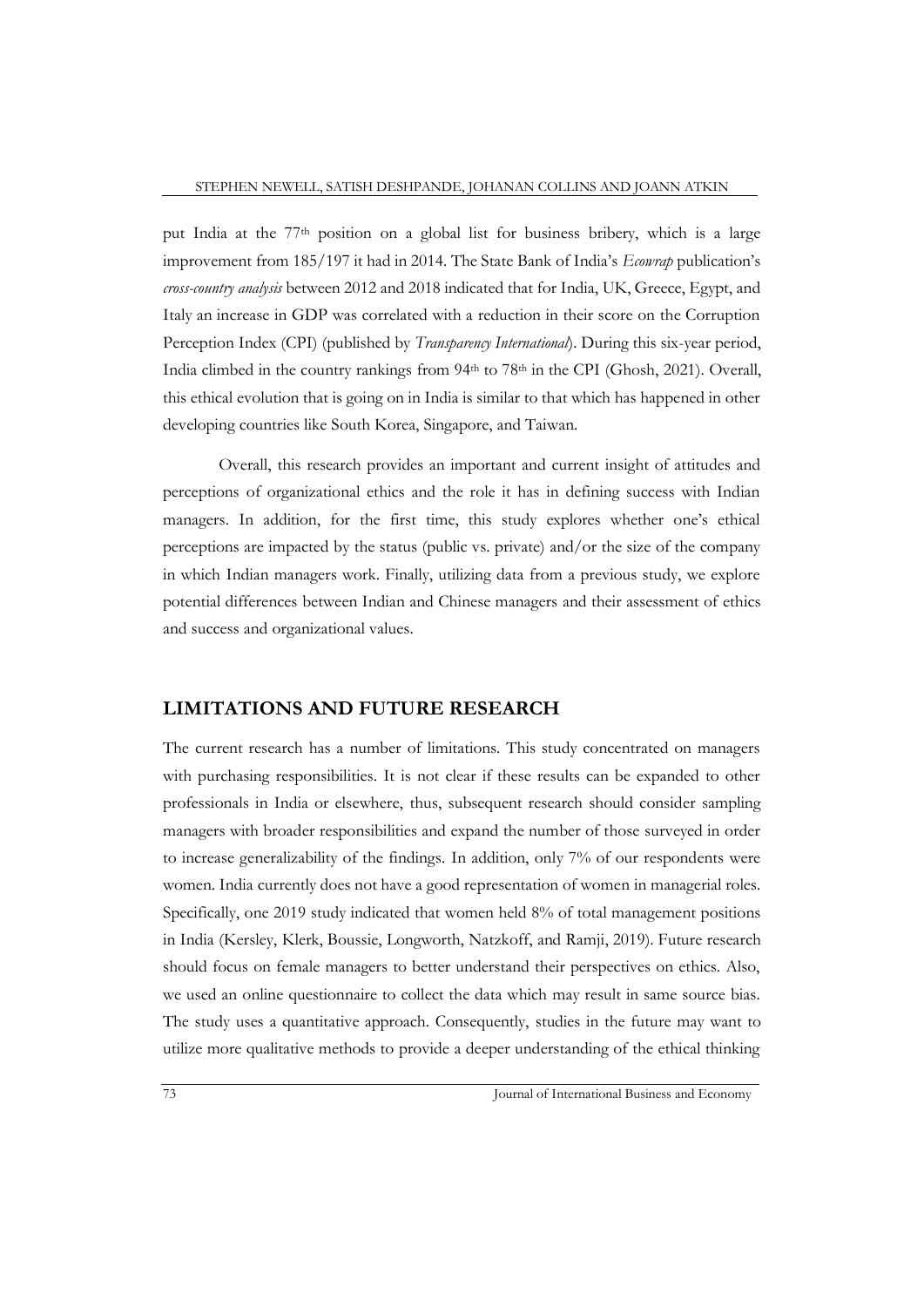of those sampled. Finally, it should also be noted that there are a small number of journal articles that have examined issues surrounding Indian managers and business ethics. Even fewer studies have addressed whether size or status of the company were related to the ethical viewpoints of employees who work at a company. As a result, the hypotheses in the current study were based on limited academic inquiries into these areas. The current results will provide future investigators with additional data with which to posit their related hypotheses and ultimately refine the existing knowledge of this important area of research.

## **REFERENCES**

- Agarwala, P. N. 2001. *A Comprehensive History of Business in India – from 3000 B.C. to 2000 A.D*. Tata McGraw-Hill Pub. Co. New Delhi: New York.
- Archichvili, A. D. Jondle, B. Kowske, E. Cornachione, J. Li, and T. Thakadipuram. 2012. Ethical cultures in large business organizations in Brazil, Russia, India and China. *Journal of Business Ethics* 30 (105): 105-119.
- Berg, N. and D. Holtbrugge. 2001. Public affairs management activities of German multinational corporations in India*. Journal of Business Ethics* 30 (1): 415-428.
- Berger, R. and R. Herstein. 2012. The limits of Guanxi from the perspective of the Israeli diamond industry. *Journal of Chinese Economic and Foreign Trade Studies* 5 (1): 29-41.
- Bhasin, M. 2010. Dharma, corporate governance and transparency: An overview of the Asian markets. *International Journal of Business and Management* 5 (6): 56-73.
- Birtchell, T. 2011. Jugaad as systematic risk and disruptive innovation in India. *Contemporary South Asia* 19 (4): 357-372.
- Biswas, N. B. 1998. Economics and ethics in an Indian society: A reflective analysis. *International Journal of Social Economics* 25 (6/7/8): 1064-1072.
- Brown, M. T. 2006. Corporate integrity and public interest: A relational approach to business ethics and leadership. *Journal of Business Ethics* 66 (1): 11-18.
- Bussel, J. L. 2010. Why get technical? Corruption and the politics of public service reform in the Indian states. *Comparative Political Studies* 43 (10): 1230-1257.
- Carroll, S. J. and M.J.Gannon. 1997. *Sage Series in Business Ethics: Ethical dimensions of international management.* Thousand Oaks, CA: SAGE Publications, Inc., doi: 10.4135/9781483327778
- Chakraborty, S. K. 1995. *Ethics in Management: Vedantic Perspectives*. Oxford University Press.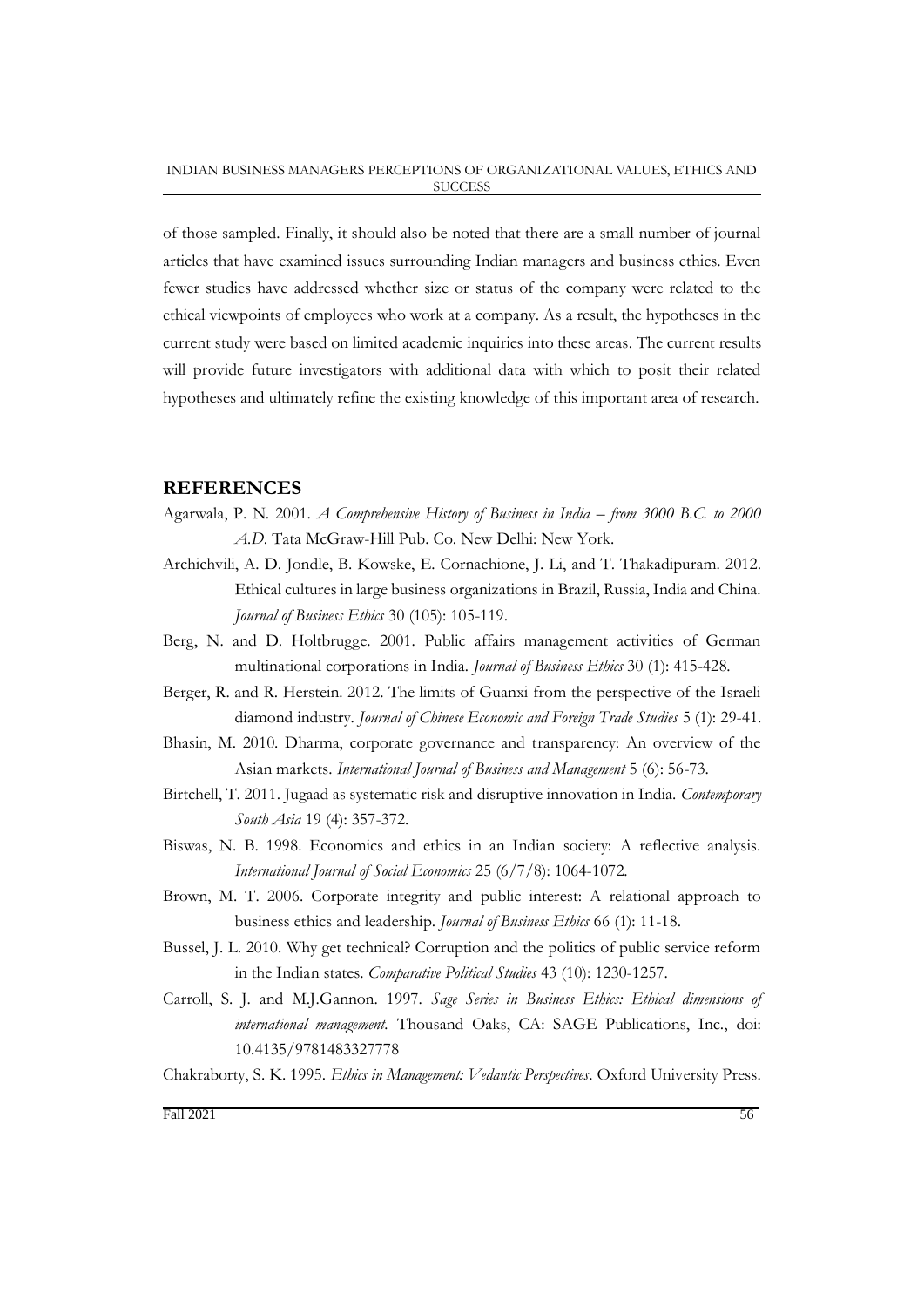- Chakraborty, S. K. 1997. Business ethics in India. *Journal of Business Ethics* 16 (14): 1529- 1538.
- Christie, P. M. J., I. G. Kwon, P. A. Stoeberl, and R. Baumhart. 2003. A cross-cultural comparison of ethical attitudes of business managers: India, Korea and the United States. *Journal of Business Ethics* 46 (3): 263-287.
- Correia, T.S. and W. G. L. Lucena (2020). Board of directors and code of business ethics of Brazilian Companies. *RAUSP Management Journal* 55(2): 263-279
- Cortina, J. M. 1993. What is coefficient alpha? An examination of theory and applications. *Journal of Applied Psychology* 78 (1): 98.
- Das, D. K. 2006. The Chinese and Indian economies: comparing the comparables. *Journal of Chinese Economic and Business Studies* 4 (1): 77-89.
- Davis, J. 2004. Corruption in public service delivery: Experience from South Asia's water and sanitation sector. *World Development* 32 (1): 53-71.
- Deshpande, S. P., E. George, and J. Joseph. 2000. Ethical climate and managerial success in Russian organizations. *Journal of Business Ethics* 23: 211-217.
- Deshpande, S. P., J. Joseph, and X. Shu. 2011. Ethical climate and managerial success in China. *Journal of Business Ethics* 99: 527-534.
- Diacon, S. R. and C. T. Ennew. 1996. Can business ethics enhance corporate governance? Evidence from a survey of UK insurance executives. *Journal of Business Ethics* 15 (6): 623-634.
- Erondu, E. A., A. Sharland, and J. O. Okpara. 2004. Corporate ethics in Nigeria: A test of the concept of an ethical climate. *Journal of Business Ethics* 51 (4): 349-357.
- Ferrell, O. C. 2005. *Business Ethics, 6th Edition*. Boston: Houghton Mifflin.
- Fikkert, B. and H. Rana. 1998. Returns to scale in a highly regulated economy: Evidence from Indian firms. *Journal of Development Economics* 56 (1): 51-79.
- Fontrodona, Joan, J. E. Ricart, and P. Berrone. 2018. Ethical challenges in strategic management. *19th IESE International Symposium on Ethics, Business and Society. Journal of Business Ethics*. 152: 887-898.
- Garegnani, G. M., E. P. Merlotti, and A. Russo. 2015. Scoring firms' codes of ethics: An exploratory study of quality drivers. *Journal of Business Ethics* 126 (4): 241-557.
- Ghosh. S. K. 2021. Swachh Bharat is a recipe for India's growth: India improved a sharp 108 positions in Bribery Index for 6 years ended. *Ecowrap*, March 22, Issue 82.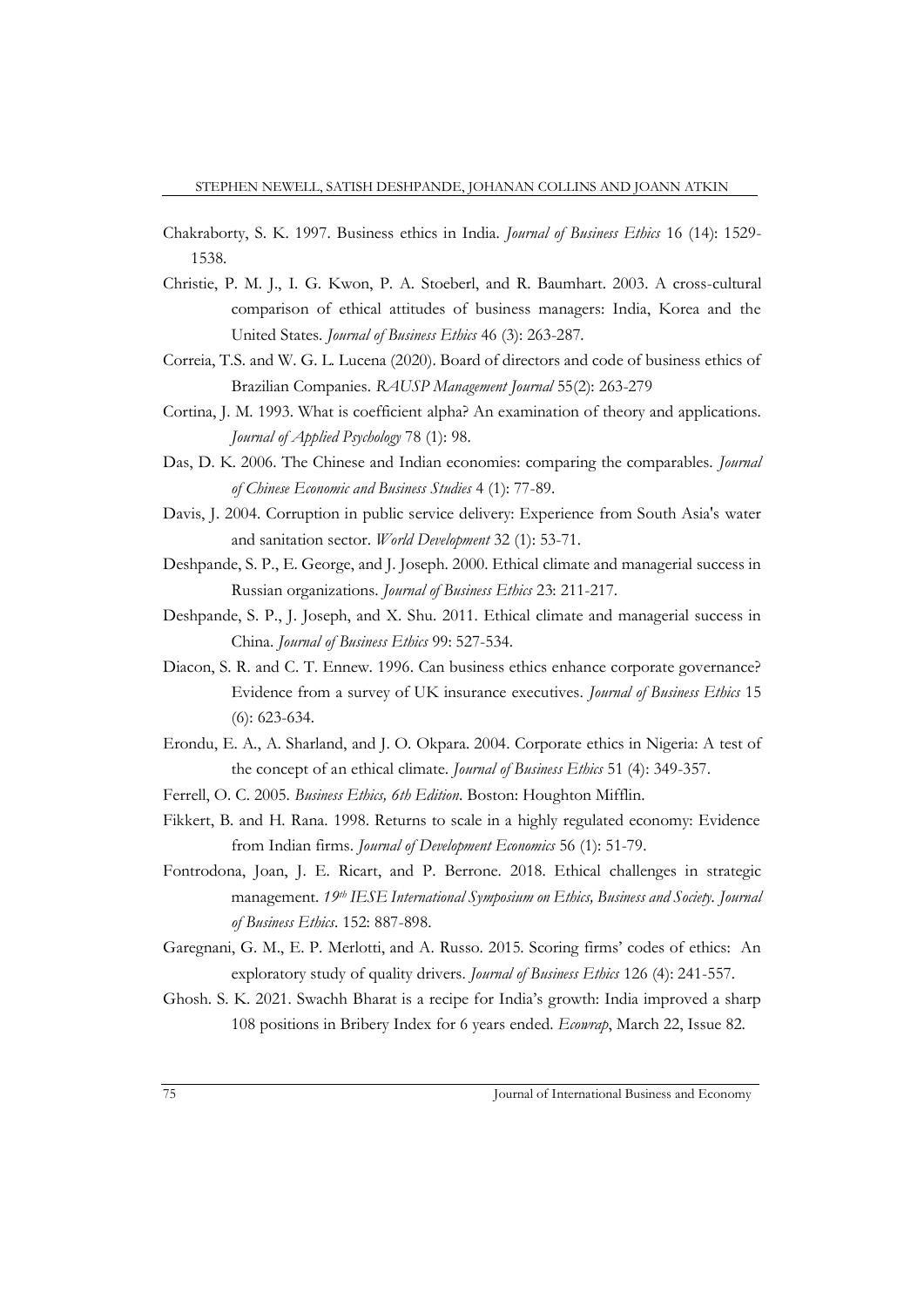- Hawkins, T. G., M. J. Gravier, and H. P. Powley. 2011. Public versus private sector procurement ethics and strategy: What each sector can learn from the other. *Marketing Department Journal Articles.* Bryant University. 28: 1-46.
- Heston, A. and V. Kumar. 2008. Institutional flaws and corruption incentives in India. *The Journal of Development Studies* 44 (9): 1243-1261.
- Hoff, K. and P. Pandey. 2005. Opportunity is not everything. *Economics of Transition* 13 (3): 445-472.
- Hur, W., S. Kang, and M. Kim. 2015. The moderating role of Hofsted's cultural dimensions in the customer-brand relationship in China and India. *Cross Cultural Management: An International Journal* 22(3): 487-508.
- Kanagasabapathi, P. 2007. Ethics and values in Indian economy and business. *International Journal of Social Economics* 34 (9): 577-585.
- Kersley, R, E. Klerk, A. Boussie, B. S. Longworth, J. A. Natzkoff, and D. Ramji. 2019. The CS gender 3000 in 2019: The changing face of companies. *Credit Suisse Research Institute*. Available at https://www.credit-suisse.com/about-usnews/en/articles/news-and-expertise/cs-gender-3000-report-2019-201910.html Assessed December 25, 2020.
- Khandwalla, P. N. 2002. Effective organisational response by corporates to India's liberalisation and globalisation. *Asia Pacific Journal of Management* 19 (2/3): 423-448.
- Krishna, A. 2003. What is happening to caste? A view from some North Indian Villages. *The Journal of Asian Studies* 62 (4): 1171-1193.
- LeFebvre, R. 2011. Cross-cultural comparison of business ethics in the US and India: a study of business codes of conduct. *Journal of Emerging Knowledge on Emerging Markets* 3: 391-409.
- Local Circles. 2019. India Corruption Survey 2019: Report. (https://www.localcircles.com/a/press/page/india-corruption-survey-2019#executive-summary).
- Longenecker, J. G., C. W. Moore, J. W. Petty, L. E. Palich, and J. A. McKinnery, J. A. 2006. Ethical attitudes in small business and large corporations: Theory and empirical findings from a tracking study spanning three decades. *Journal of Small Business Management* 44 (2): 167-183.
- Majumdar, S. K. 2004. The hidden hand and the license Raj to an evaluation of the relationship between age and the growth of firms in India. *Journal of Business Venturing* 19 (1): 107-125.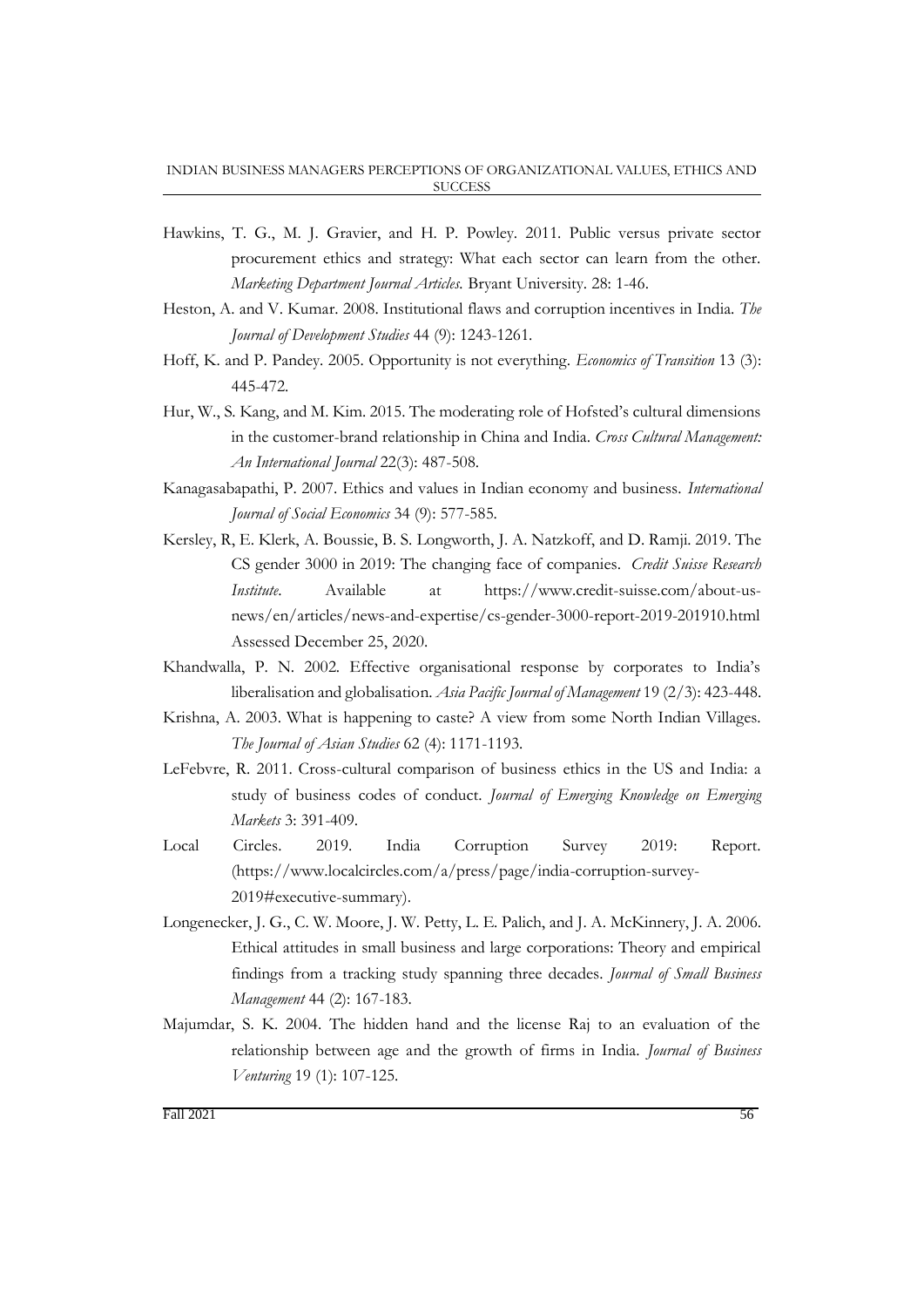- Mulla, Z. R. 2003. Corporates in India cannot afford to be ethical. *Management and Labour Studies* 28 (1): 49-53.
- Newell, S. J., W. Wu, D. Leingpibul, and Y. Jiang. 2016. The importance of corporate and salesperson expertise and trust in building loyal business-to-business relationships in China. *Journal of Personal Selling & Sales Management* 36(2): 160-173.
- Office of the United States Trade Representative 2020 ustr.gov/countries-regions/southcentral-Asia/India.
- Oumlil, A. B. and J. L. Balloun. 2009. Ethical decision-making differences between American and Moroccan managers. *Journal of Business Ethics* 84 (4): 457-478.
- Paik, Y., J. M. Lee and S. P. Yong. 2019. Convergence in international business ethics? A comparative study of ethical philosophies, thinking style, and ethical decisionmaking between US and Korean managers. *Journal of Business Ethics*. 156: 839-855
- Raja, J. and A. S. Kumar. 2007-2008. SME Entrepreneurship, firm performance, and corporate governance practices in Indian service firms*. Journal of Services Research* 7 (2): 99-113.
- Rajeev, P. 2007. Wisdom from ancient Indian philosophy for the corporate world. *International Management Review* 3 (1): 72-81.
- Ramesh, R. S. and P. Goel. 2014. Attitude and perception of public towards business ethics: Evidence from select seven states of India. *Indian Journal of Commerce and Management Studies* 5 (1): 47-53.
- Remisova, A., A. Lasakaova, and Z. Kirchmayer. 2019. Influences of formal ethics program components on managerial ethical behavior. *Journal of Business Ethics* 160: 151-166.
- Riley, P. and R. K. Roy. 2016. Corruption and anticorruption: The case of India*. Journal of Developing Societies* 32 (1): 73–99
- Ritterbush, E. 2020. How to hire ethical employees. Blog. www.ddiworld.com/blog/howto-hire-ethical-employees. February 12.
- Robertson, C. J., W. F. Crittenden, M. K. Brady, and J. James, J. 2002. Situational ethics across borders: A multicultural examination. *Journal of Business Ethics* 38 (4): 327- 338.
- Rooplekha, K., and S. Damodar. 2004. A scale to assess ethical leadership of Indian private and public sector managers. *Journal of Business Ethics* 49(1): 13-26.
- Ruhe, J. 2008. Teaching ethics in international business courses: The impact of religion. *Journal of Teachings in International Business* 19 (4): 362 388.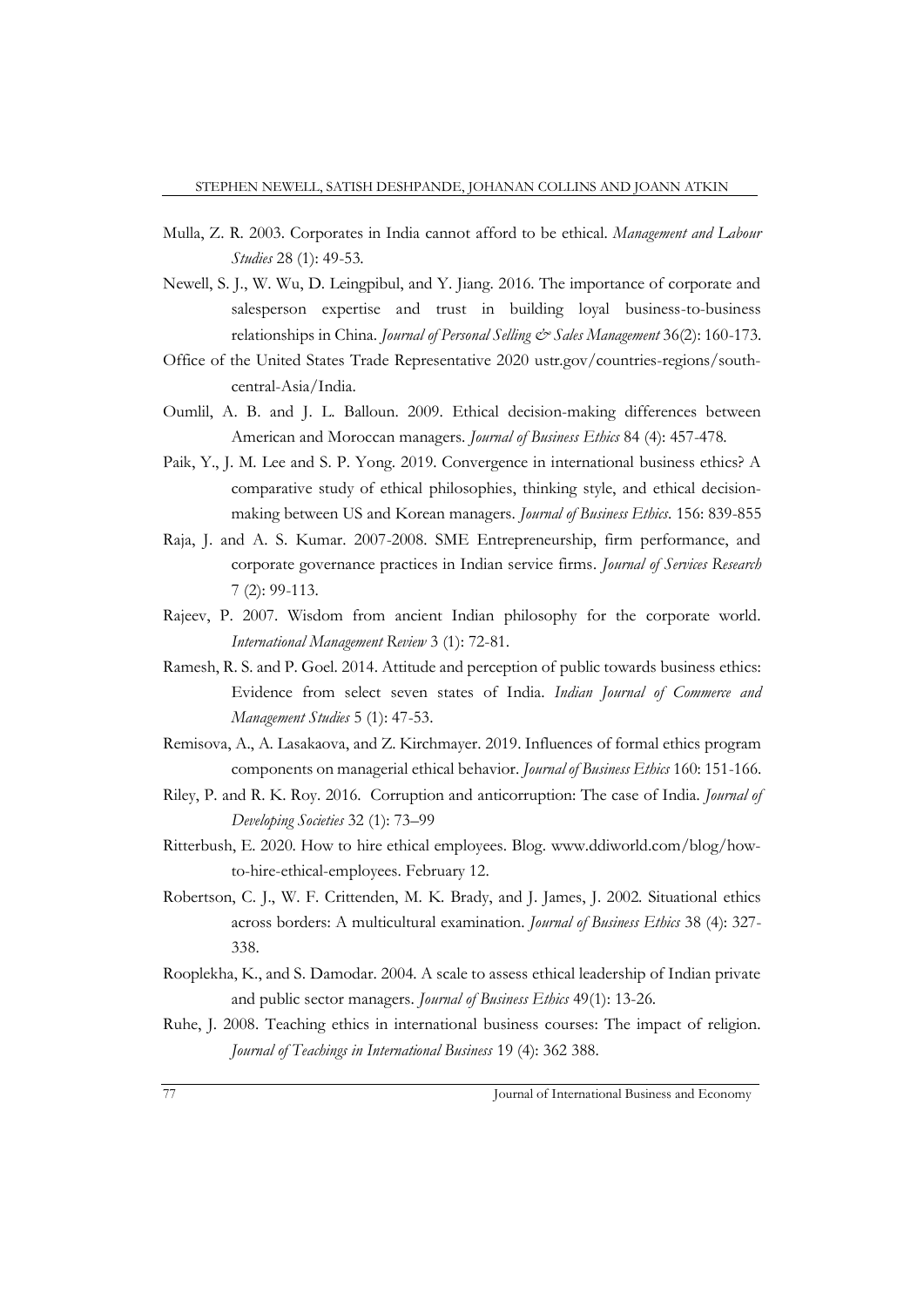- Sardozoska, E. G. and T. L. Tang. 2009. Testing a model of behavioral intentions in the Republic of Macedonia: Differences between the private and the public sectors. *Journal of Business Ethics* 87: 495-517.
- Saran, A. and C. Guo. 2005. Competing in the global market place: the case of India and China. *Business Horizons* 48 (2): 135-142.
- Schminke, M. 2001. Considering the business in business ethics: An exploratory study of the influence of organizational size and structure on individual ethical predispositions. *Journal of Business Ethics* 30 (4): 375-390.
- Seshadri, D. V. R., A. Raghavan, A, and S. Hegde. 2007. Business ethics: The next frontier for globalizing Indian companies. *Vikalpa* 32 (3): 61-80.
- Silver, C. 2020. The top 20 economies in the world: Ranking the richest countries in the world. *Investopedia*, www.investopedia.com/insights/worlds-top-economies/
- Sims, R. L. and A. E. Gegez. 2004. Attitudes towards business ethics: A five nation comparative study. *Journal of Business Ethics* 50 (3): 253-265.
- Singh, J.B., G. Wood, M. Callaghan, G. Svensson, and S. Andersson. 2018. Operationalizing business ethics in organizations: The views of executives in Australia, Canada and Sweden. *European Business Review* 30 (4):494-510.
- Svensson, G., G. Wood, and M. Callaghan. 2009. Cross-sector organizational engagement with ethics: A comparison between private sector companies and public sector entities of Sweden. *Corporate Governance* 9 (3): 283-297.
- Trace International. 2020. https://www.traceinternational.org/trace-matrix.
- Tsalikis, J. and W. Lassar. 2009. Measuring consumer perceptions of business ethical behavior in two Muslim countries. *Journal of Business Ethics* 89 (1): 91-98.
- Tsalikis, J., B. Seaton, and T. Li. 2008. The international business ethics index: Asian emerging economies. *Journal of Business Ethics* 80 (4): 643-651.
- Vaidya, R. 2019. Corruption, re-corruption and what transpires in between: The case of a government officer in India. *Journal of Business Ethics* 156 (3): 605-620.
- Valentine, S. R. and T. L. Rittenburg. 2004. Spanish and American business professionals' ethical evaluations in global situations. *Journal of Business Ethics* 51 (1): 1-14.
- Venkataraman, R. 2018. An unethical place: Waning ethics in India's private sector. indianexpress.com/article/opinion/columns/an-unethical-place-businesscorruption-pri9vate-sector-informal-transparency-5057835. February 10, 2018